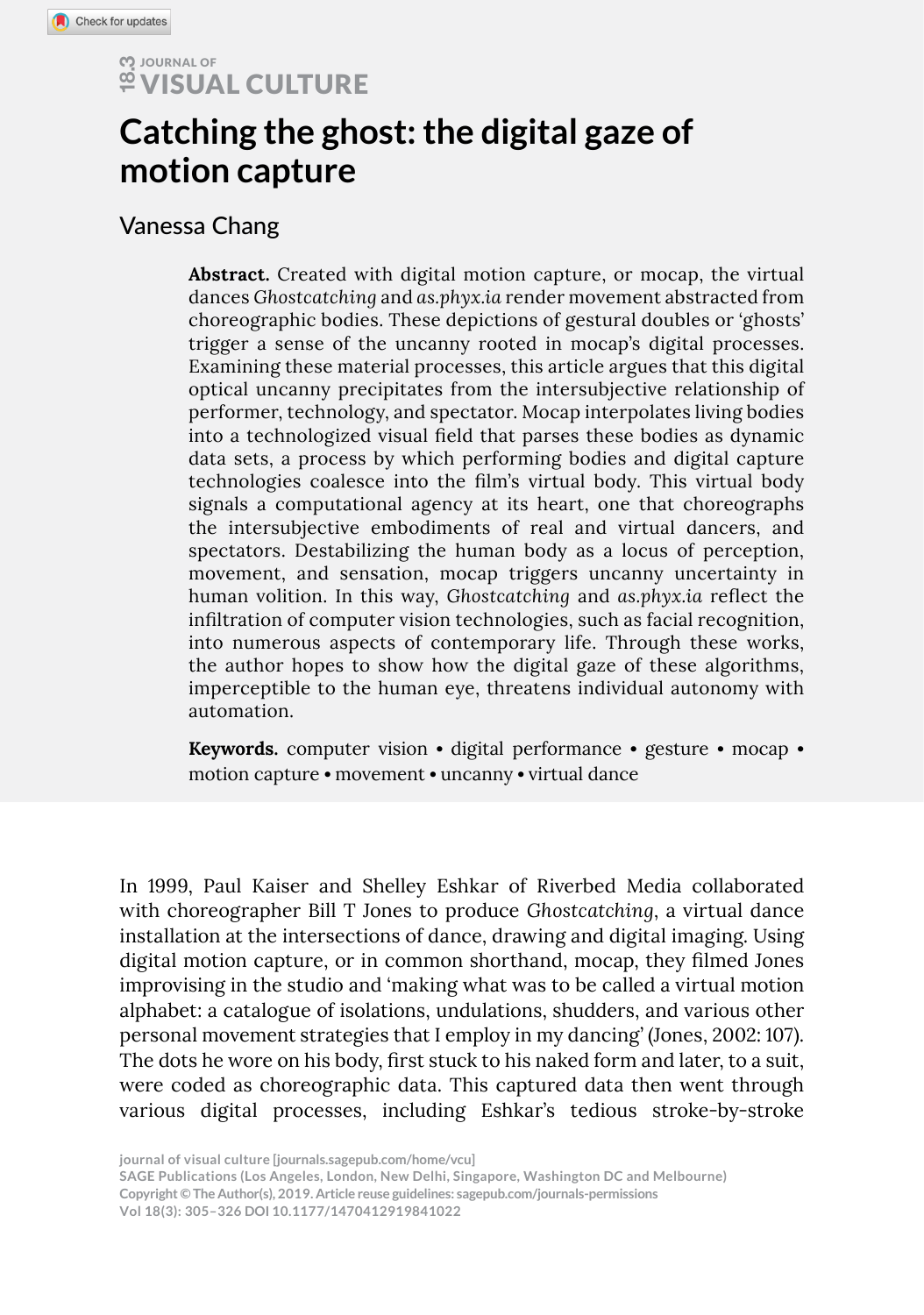#### **306** journal of visual culture 18.3

modeling of 'hand drawn' splines, curves described mathematically by connecting a series of points which can deform with movement, to ultimately produce a figure reminiscent of a gesture drawing. Jones's sampled movement phrases were then remixed and released in virtual screenspace. The installation premiered at Cooper Union in 1999. As it unfolds, the original lone figure who opens the piece spawns more dancing figures. As these figures dance with each other, they perform an uncanny multiplication of Jones's dancing body. Slipping between the interstices of live and digital performance, these ghosts dramatize the disjunction between actual and virtual bodies.

Several virtual dance performances have since tested this tension in their onscreen renderings of movement. Described by some as 'dance freed from the body' (Boucher, 2011), mocap has been a rich resource for choreographic investigations into the formal qualities of dance. Merce Cunningham's collaboration with Riverbed Media, *Biped* (1999), William Forsythe and Ohio State University's *Synchronous Object for One Flat Thing Reproduced* (2009) project, Maria Takeuchi and Frederico Phillips' *as.phyx.ia* (2015), and RISE Interactive Umeå's *MocapTango* (2016) have each transformed dance into choreographic data objects that can be studied, visualized, remixed, mapped onto any virtual body, and placed into new aesthetic and institutional contexts. As a movement art invested in the virtuosic performances of live bodies, dance is a particularly rich field for exploring how digital forms of production mediate embodiment. Turning mocap's digital gaze upon living, moving bodies, works such as *Ghostcatching* make visible the computational filters through which even the most prosaic human movements become virtual. Such virtual performances have often sought clarified motion, distilled from the distractions of the corporeal body. The resulting figures dancing onscreen have made uncanny twins of the original dancers, ghosts reproducing an ineffable something of the source choreography.

This uncanny doubling is not unique to mocap, and has precedents in cinema and animation technologies like rotoscoping. Such phantasmic representations in early cinema aroused fear and astonishment in its first spectators, feelings often attending the arrival of new technologies. At their emergence, misunderstood new technologies might seem to come from a realm of magic and superstition, rather than one of science and rationality. In this respect, they can revive unconscious beliefs in a mystical, animate world. Framed within the theoretical history of the concept, these affects respond to a specifically technological uncanny, with features variously described by Ernst Jentsch (1995[1906]), Sigmund Freud (1955[1919]), Masahiro Mori (1970), and others. Understood as one manifestation of the technological uncanny, early cinema became a ghostly lens for a number of optical technologies born of the 19th century, symptomatic of what Tom Gunning (2008) calls the modern optical uncanny.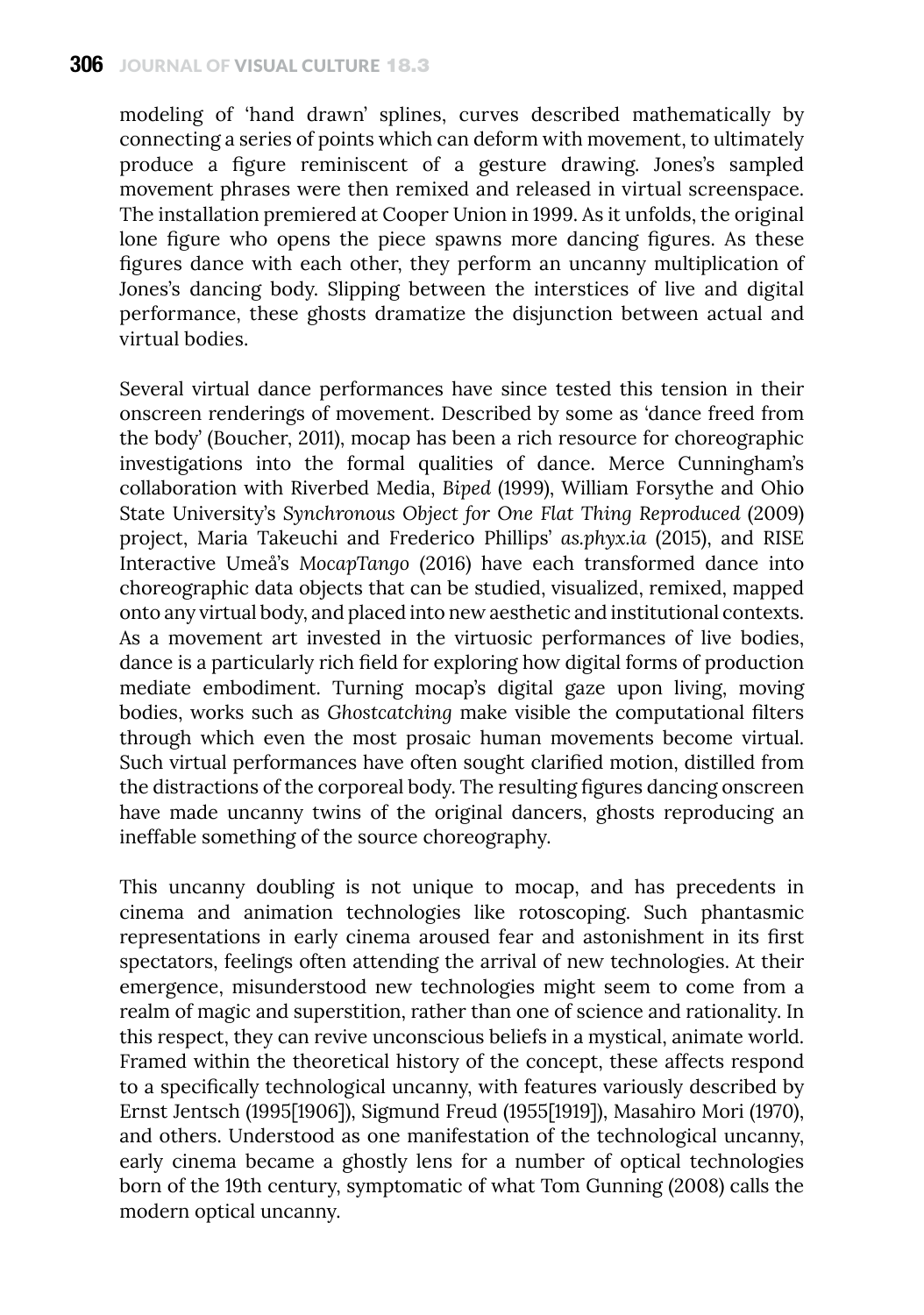In its spectral doubling, the undecidability of its animate subjects and inanimate objects, and its ensuing provocation of unnerving affects, mocap emerges from this optical lineage of the technological uncanny. Yet, film and mocap dwell in different visual regimes; film records and reproduces the moving body as photochemical image, while the latter atomizes it into dynamic data through infrared measurement. Produced at the very end of the 20th century, *Ghostcatching* reflected a contemporary transition to digital imaging technologies in various personal, commercial, and governmental contexts. This includes the extensive commercial use of mocap in major studio films, such as *Star Wars: The Phantom Menace* (1999), *The Lord of the Rings: The Two Towers* (2002) and *Happy Feet* (2006), to name a few. Since then, digital technologies have only continued to infiltrate numerous aspects of daily life. In social media, shopping, banking, and corporate and state surveillance, much human activity is observed, tracked, measured, and transformed into data by inconspicuous algorithmic actors. Enforcing the logic of what Shoshana Zuboff (2019) calls 'surveillance capitalism', these data systems enable corporations to anticipate and structure human behavior. Created with a widely available personal device, the Microsoft Xbox Kinect, rather than the professional mocap system used for *Ghostcatching*, the recent virtual dance project *as.phyx.ia* (2015) represents this circumscription of everyday human performance into invisible streams of data. Through my analysis of *as.phyx.i.a*, I show how mocap interpolates the living body into a formalized and technologized visual field, remarkable for its digital granularity. Through this process, performing bodies and digital capture technologies coalesce into the virtual body of the mocap film. For performers, as for spectators, this virtual body signifies a properly computational optical agency at the heart of mocap's uncanny animacy. Further, I argue that mocap's animating gaze structures both real and virtual planes of experience for performers navigating the medium. For performers, mocap's material demands cultivate a distributed perception that ultimately blurs the distinction between original dancer and virtual double. Exercising its computational logics on these intersubjective embodiments, mocap choreographs both living body and digital ghost. Herein lies the disquiet at the heart of mocap's digital optical uncanny: not only do mocap's ghosts stoke resurgent fears about an animate world, but they also suggest that humans are both subjects and objects of this animation. Their uncanny motility, an agency bound to yet distinct from human movement, triggers uncertainty in embodied human volition.

This indeterminacy afflicts human movement as well as human vision. It is the very act of spectatorship that consummates mocap's uncanny and animating gaze upon human subjects. By its very processes of decomposing gesturing bodies into musculoskeletal data, the medium utilizes aspects of visual perception that allow people to recognize human motion signatures. The experience of seeing human movement filtered through mocap's quantifying processes, I claim, conscripts spectators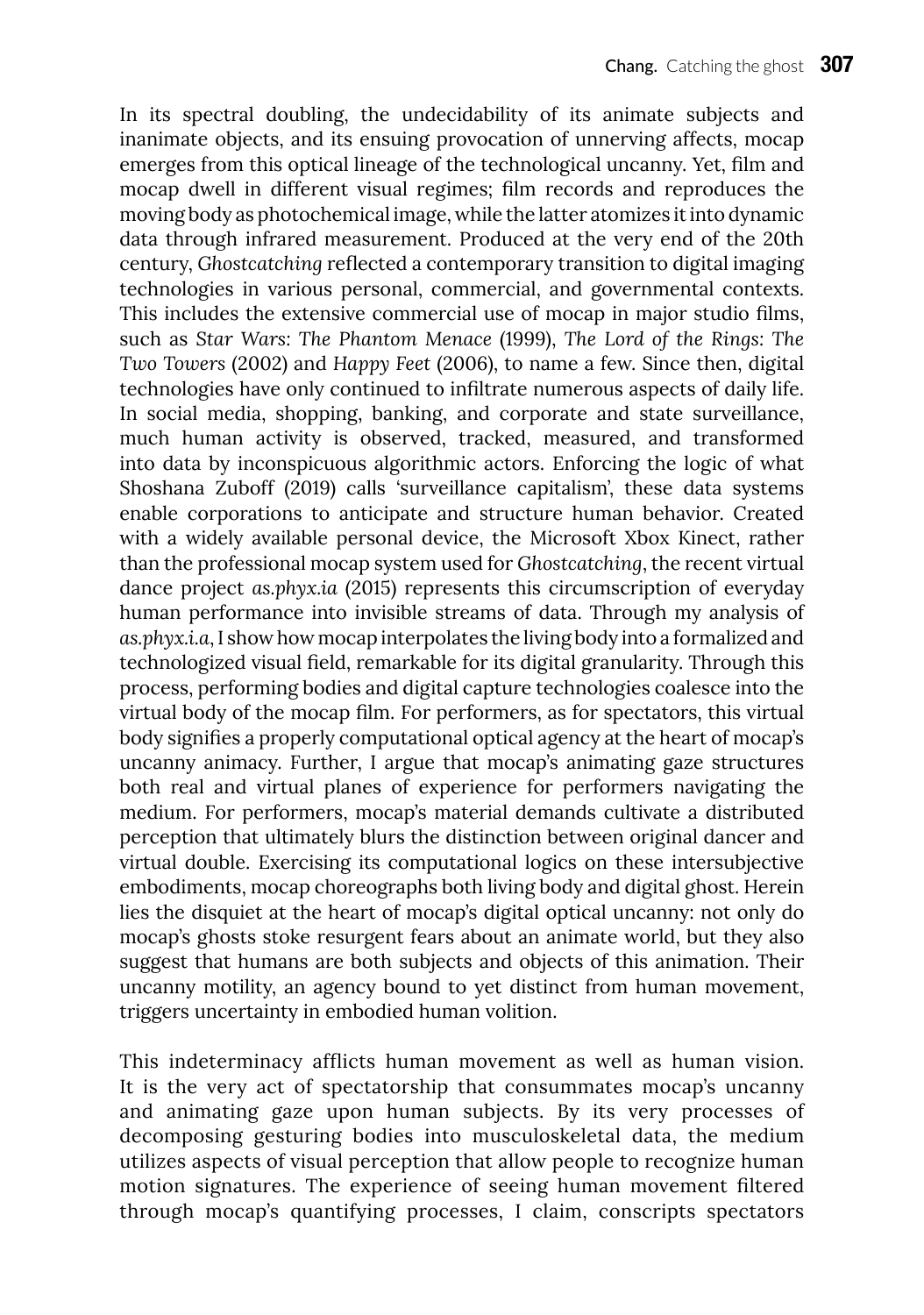into this computational perspective in a curious alignment of human and computer vision. Through this intersubjective perceptual encounter with its virtual body, mocap compels human recognition of its gestural ghosts. With the perceptual complicity of its human viewers, the medium lends its proliferating virtual figures a choreographic agency that places human volition into question. Mocap's uncanny effects arrive from the decentering of the human body as a locus of perception, sensation, and volition. Challenging any conception of a unified self, this experience of intersubjectivity reflects how digital culture fissures human embodiment into numerous virtual alter-egos. These works also anticipate how the widespread use of digital technologies may restrict users' repertoire of gestures into a lexicon legible to the machine.

This in turn highlights a corresponding model of racialization enacted by algorithms. Scholars (Eubanks, 2018; Noble, 2018) have shown how structural inequality is coded into various digital tools, from facial recognition to Google Images search. Despite claims to computational objectivity, these technologies reproduce the biases of the humans who program them. Through its conscription of human perception, mocap mirrors this human complicity in the construction, affirmation and dissemination of stereotypes. By erasing the epidermal markers of racial difference, *Ghostcatching* and *as.phyx.ia* dramatize how, in their very deployment, these supposedly 'colour blind' algorithms camouflage their intrinsic bias. Though imperceptible to the human eye, these algorithms structure manifold personal, social and governmental transactions, threatening individual autonomy with automation. This all matters because of the insidious penetration of computer vision, and other forms of data processing, into numerous facets of contemporary life. Though 'the digitization of everything' promises a more connected world, its more pernicious effects may be invisible.

# **Virtual dances, virtual others**

The dancing ghosts of *Ghostcatching* refract the computational logics begetting mocap's virtual others. Upon arrival at the studio for the initial tests, Jones was aghast to find himself surrounded by technologies of reproduction – the lights, cameras, tripods and screens, and the 24 markers taped to his body. 'Dancers have a strange piety', he remarked, 'a romantic notion that only the ephemeral moment of performance counts' (cited in Rindler et al., 1999: 41). Invoking critics who saw recording as a blasphemy, he charged Kaiser and Eshkar with 'ghostcatching', a name that stuck. Certainly, media have long been haunted by ghosts. From the séances that emerged in the wake of wireless telegraphy, to the specters photographers swore they had caught on film, these amorphous spirits have shadowed media in curiously medium-specific ways. These ghosts, as Brian Rotman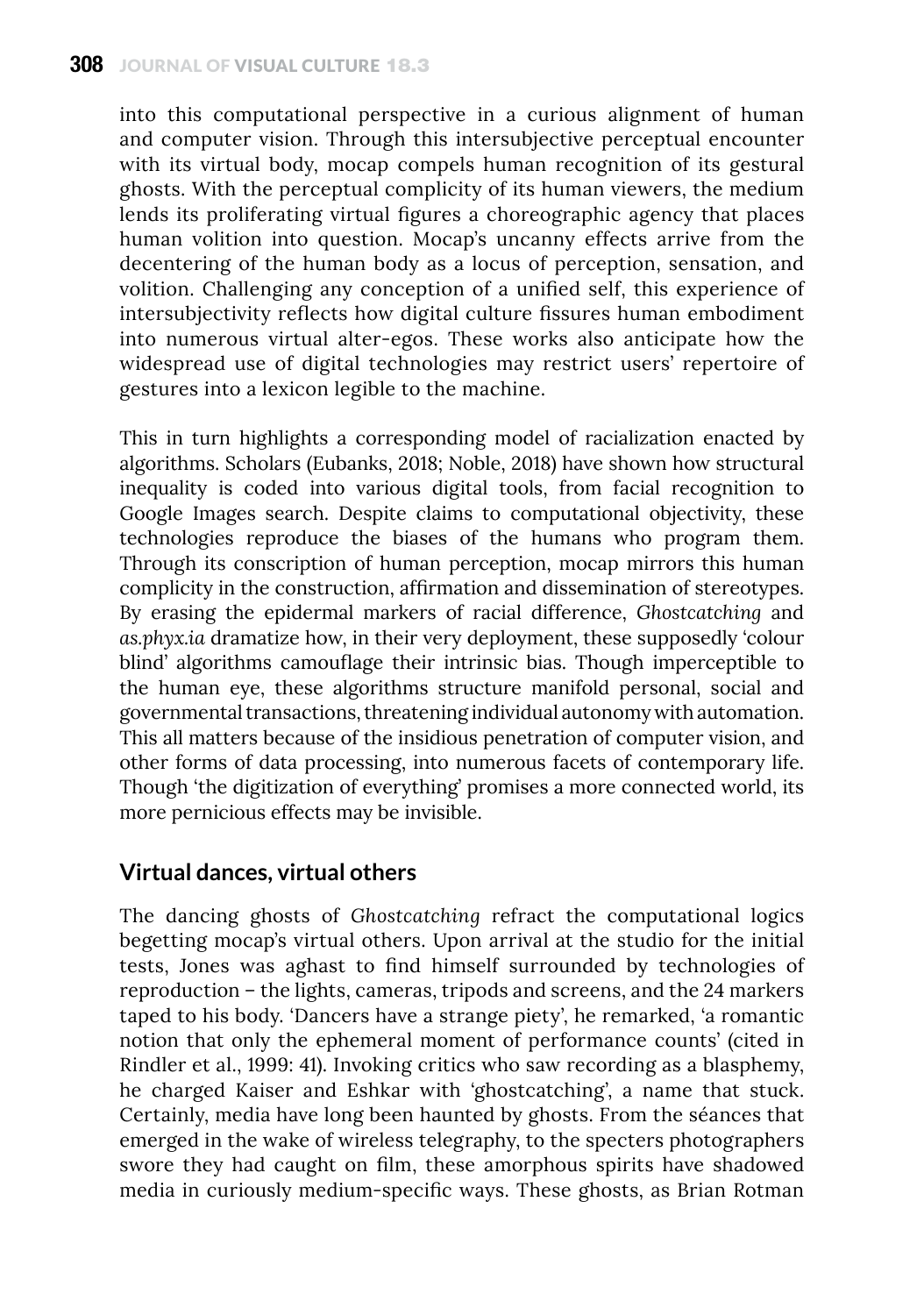(2008: 113) theorizes, are 'media effects, invisible, technological agencies that emerge, under appropriate circumstances, as autonomous, selfenunciating entities. They are medium-specific, their character an action being intrinsic to the medium in which their existence is manifest'. Such ghosts are manifestations of the specific virtualities that media midwife into being, and tell us much about the materiality of different recording media. Jones's digital ghosts show how mocap, unlike photochemical media, is built on the computational extraction, decomposition, and rendering of choreographic data.

Digital motion capture is a catchall term encompassing a variety of different protocols and systems that have evolved since the 70s and 80s. It involves the recording of a live movement event by tracking a number of data points in space and through space, its subsequent encoding into calculable mathematical data and a final rendering of these points into a three-dimensional dynamic representation of the performance. Or, as Alberto Menache (2000: 1) describes, 'it is the technology that enables the process of translating a live performance into a digital performance.' The ghosts flitting across *Ghostcatching* trace the slippages in this process of translation.

*Ghostcatching* explicitly frames itself as a reckoning with the erasure of the live body from choreography, but to a spectator something remains of this origin. Perceptible to the eye, this digital interplay of absence and presence animates the medium's uncanny effects. In the catalogue that accompanied the installation, Kaiser and Eshkar pose one question as a motivating force for the project: 'What is movement in the absence of the body?'1 Dance critics have responded accordingly, expressing their unease at the elision of Jones' politically charged body as a gay, black man with a highly individual dance style. As Ann Dils remarks, in *Ghostcatching* 'Bill T. Jones's often fierce movement is performed by gutless animated line drawings' (2002: 94). Danielle Goldman (2004) situates this choreographic abstraction within a longer history of imaging technologies and their concealment of racialized working bodies. While the late 1990s saw Jones take a formal turn from explicitly political and identity-centered work towards aesthetic exploration, he never sacrificed his politics; in *Ghostcatching* he sought to 'challenge the so-called freedom of abstracted movement, the imagined purity of form' (Goldman, 2004: 83). Although intrigued by the technology's extraction of his motion, Jones informed his collaborators, 'I do not want to be a disembodied, denatured, degendered series of lines moving in a void' (cited in Rindler et al., 1999: 39). The installation, replete with images of his sweating, labouring body, resonant with his voice speaking and singing history, mitigates this absence. At the same time, something of Jones's essence as a dancer does survive in the wispy computer-modeled lines (see Figure 1).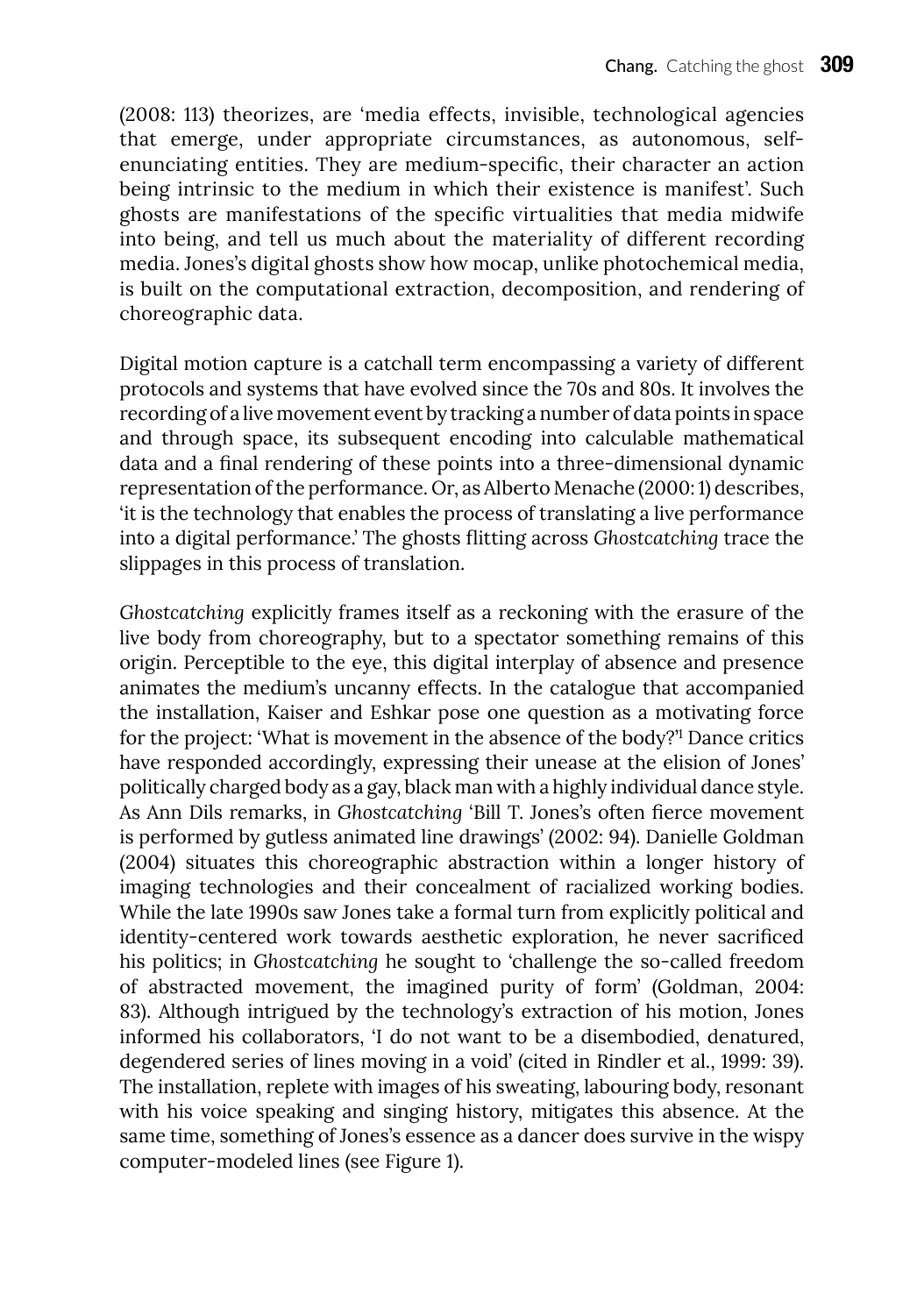

**Figure 1.** Transforming Bill T Jones into a dancing gesture drawing took a number of steps. From his initial improvisation in the studio to the discovery of the initial markers' failure to cling on to his sweaty body and finally the rendering of the captured motion data into its final form, the process wrestled with the simultaneous absence and presence of his body. Image: © 1999 Bill T Jones, Shelley Eshkar, and Paul Kaiser. Reproduced with permission.

For Jones, this some*thing* becomes some*one* else, a performance of alterity that both does and does not resemble him. When he first saw his mocap dots on screen, Jones highlighted the ambiguous agency enlivening his ghost, asking, '*Who* am I looking at?' (cited in Rindler et al., 1999: 41, emphasis added). Although committed to live performance, Jones was struck by the strange veracity of the captured movement, later telling Eshkar and Shelley that it was like the 'first time you saw the back of your head in a mirror and went, "Oh, so that's what I look like!"'. While this anecdote casts Jones as the spectator to his own performance, this moment of visual recognition highlights the material interplays that trigger the medium's uncanny effects for others watching.

### **Imaging the technological uncanny: from photographic doubles to digital ghosts**

Like some other moving-image media, mocap produces a double at once alien and familiar. These doublings of real people, real movements, real spaces and real life have often inspired a kind of narrative workingthrough onscreen. Since their beginnings, many narratives in cinema and animation have reflected these media's technical conjuring of artificial life, from the cinematic sorcery of Georges Méliès' trick films to more playful cartoon depictions such as the *Out of the Inkwell* cartoons of the 1920s and 30s, whose technique of rotoscoping is often cited as a precursor to mocap. Yet, more than just mediated doubles, these representations give life to resurgent feelings that are the province of the technological uncanny. Scholars (Bloom, 2000; Gunning, 2008; Mulvey, 2006) have cast such early depictions as phantasmic revelations of the unconscious, incarnations of the fear and astonishment these technologies aroused upon their emergence. In this respect, while mocap finds its spectral lineage in a number of other media, it is distinct from mechanical or photochemical forms of the uncanny.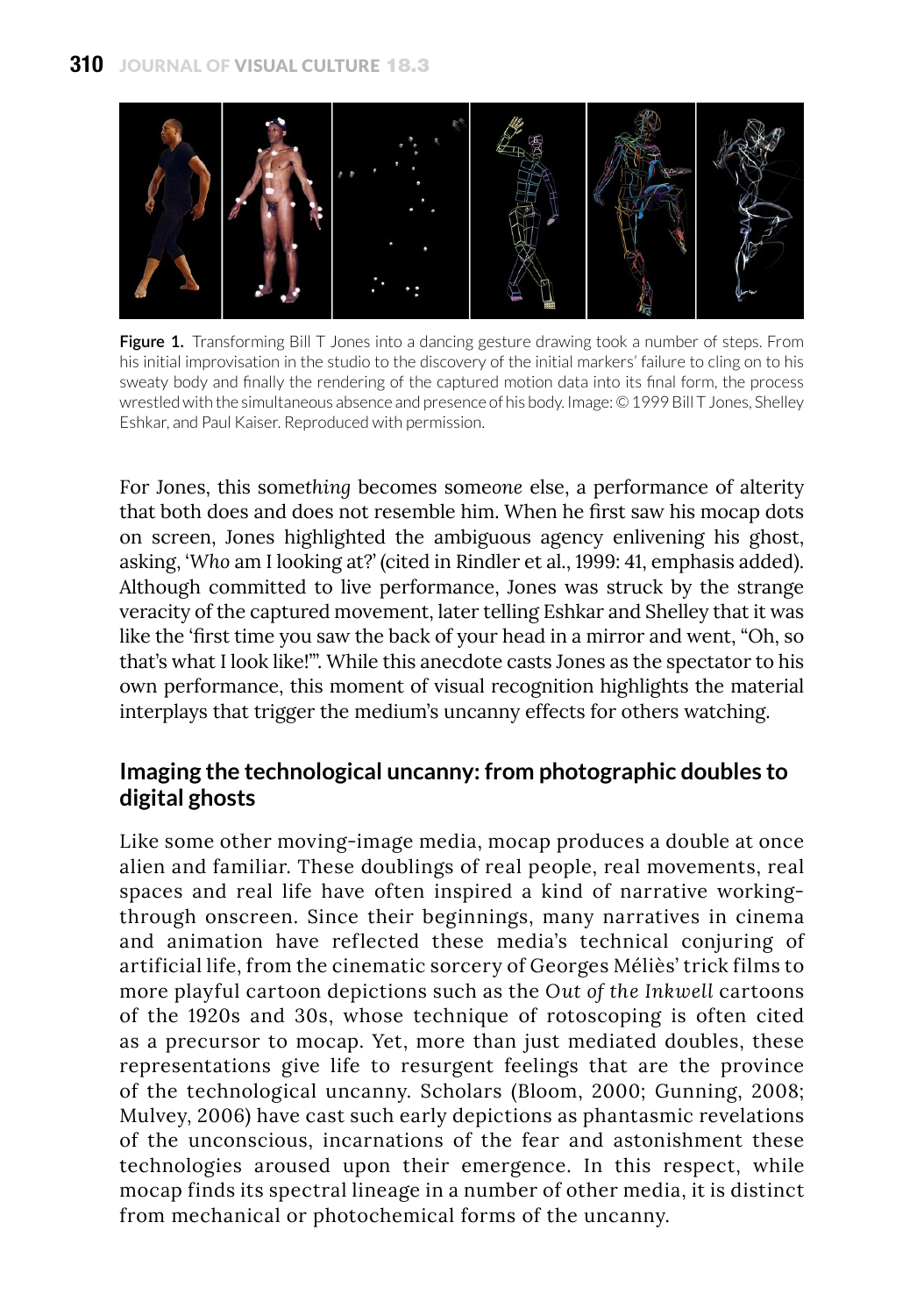Technology has long animated debates about the nature of the uncanny. As is well known, uncanny feelings are attuned to the particular technologies that produce them, be they mechanical, photochemical, or digital. Examining the psychical conditions of its emergence, German psychiatrist Ernst Jentsch (1995[1906]) theorized that clockwork automata could induce an uncanny feeling due to their categorical mutability, an unnerving similarity of animate subjects and inanimate objects. Jentsch built his account on the character of Olympia in ETA Hoffman's story 'Der Sandmann' (1816), a lifelike automaton whom Nathaniel, the tale's protagonist, takes for human and falls in love with. Questioning Jentsch's claim that uncanny feelings take root in the undecidability of human beings and nonhuman objects, Sigmund Freud (1995[1919]: 220) interprets Hoffman's story differently. Freud finds the locus of the uncanny in the Sandman who tears out children's eyes, through which he ultimately connects it with processes of repression and repetition. Through his etymology of the German term, *unheimlich*, he identifies the uncanny as 'that class of frightening which leads back to what is known of old and long familiar', characterizing it as the revelation of that which 'ought to have remained hidden but has come to light', or in Freudian terms, the return of the repressed (pp. 222–223). Driven by the compulsion to repeat, the uncanny is realized in aesthetic experiences such as déjà vu, the appearance of a doppelganger, paranoid behaviors, and so on. In this respect, the advent of new technologies may arouse feelings associated more with magic and the unknown than the scientific rationality that sires these developments.

As incarnations of the technological uncanny, emerging media can refract these affects in medium-specific ways. Describing the technological uncanny, Laura Mulvey (2006: 43) diagnoses the return of long-buried feelings: 'As new technologies are often outside popular understanding when they first appear, the most advanced scientific developments can, paradoxically, enable and revive irrational and superstitious beliefs in an animate world.' Where Jentsch located the source of uncanny feelings in clockwork automata, cinema filtered this fear through the lens of optical technologies. According to Mulvey, early cinema instantiated a new and varied form of the uncanny that can be understood from the perspectives of both Freud and Jentsch. Linking the realist films of the Lumière Brothers with Méliès' fantastical trick films, she casts live-action cinema as epitomizing the medium's uncanny properties:

From the perspective of the uncanny, the arrival of celluloid moving pictures constitutes a decisive moment. It was only then that the reality of photography fused with mechanical movement, hitherto restricted to animated pictures, to reproduce the illusion of life that is essential to the cinema. (p. 52)

Understood in this way, the cinema manifested the illegibility of the moving body as neither here nor there, at once real and unreal, human and almost-human.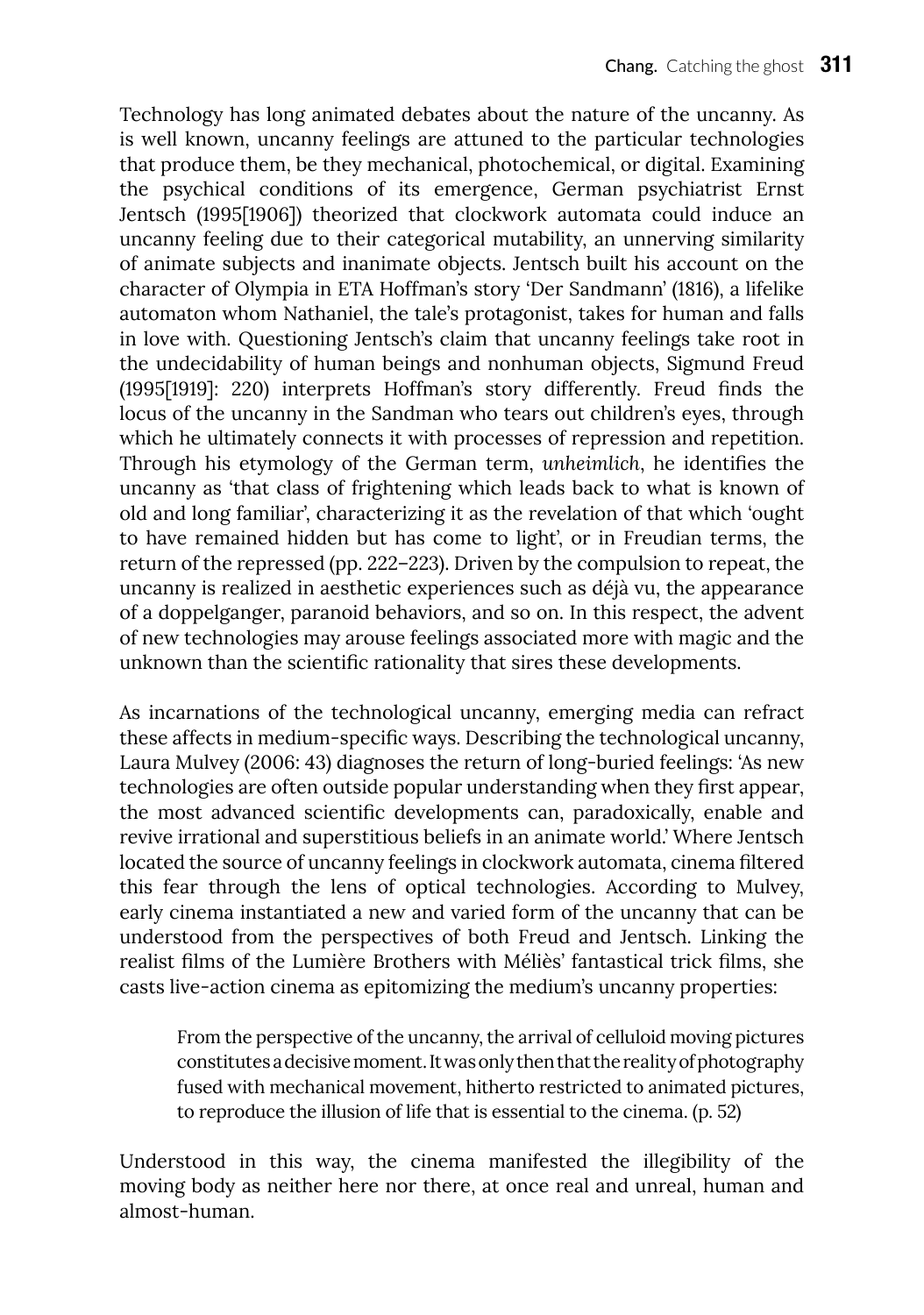#### **312** journal of visual culture 18.3

Emerging from the scientific revolution in imaging technologies, such realist depictions exorcised an ancient, yet essentially modern fear. Tom Gunning (2008) frames this cinematic uncanny within the context of modernity, articulating how cultural conditions shaped by radical new technologies stirred these dormant feelings. In Gunning's account, early cinema's uncanny effects harnessed the 19th-century preoccupation with visual devices, ranging from the scientific, such as microscopes and telescopes, to media such as magic lanterns and film. At its origins, cinema confronted spectators with profoundly lifelike images that they knew to be illusions, 'generat[ing] its own uncanny optical fantasies in its first audiences' (p. 83). In these fantasies, cinema's optical unconscious surged into visibility, ignited by the ostensibly mystical effects of modern technologies. Straddling the uncanny boundary between perception and misperception, in their novelty such devices seemed to stoke magical effects and, with them, unnerving affects. Characterizing this as the 'modern optical uncanny', Gunning says:

Modern skepticism about supernatural causes and mastering of the principles of optics through modern science and mechanics gave birth to a modern uncanny in Freud's sense: an encounter with a mode of thought seemingly surmounted whose apparent recrudescence causes an unsettling yet fascinating sensation … With the modern science of optics the possibility of generating such sensations directly and intentionally gave birth to a modern optical conjuring. (p. 85)

Symptomatic of a time when visual devices were understood as prosthetic extensions of the human eye, this modern optical uncanny has, by and large, waned. Computer-generated images bypass the relationship of human eye and visual machine, abetting the emergence of digital forms of the optical uncanny and, with it, resurgent anxieties. Like the once-new technologies that preceded it, mocap resuscitates primitive beliefs in an animate world. Enlivened by digital processes, however, this non-human agency assumes a distinctly computational form.

#### **Data asphyxiates: photogrammetry and mocap's optical uncanny**

As early cinema engendered uncanny fantasies rooted in modernity's fascination with optical devices, so too has the digital medium of mocap. Mocap, however, arrives from technological structures of looking fundamentally different from the analogue visual devices that shaped the advent of cinema. Analogue optical devices like film cameras have been cast as artificial eyes that nevertheless sustain the perceptual centrality of the human body. In an era increasingly defined by digital imaging, looking no longer requires a human subject. Computational images move 'vision to a plane increasingly independent from the position of an embodied observer.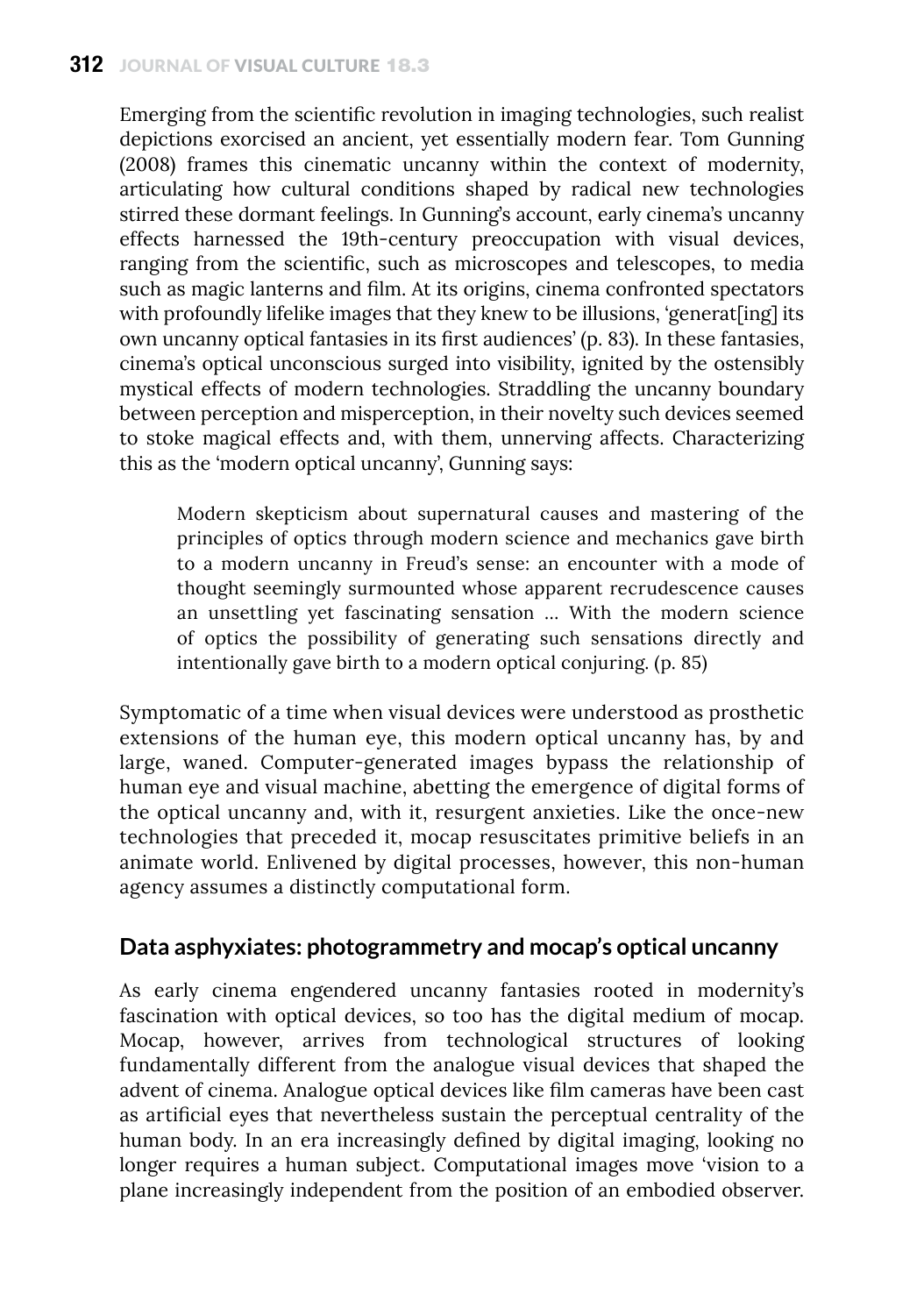They replace the human eye with practices and techniques that no longer refer to the presence of a viewer whose gaze may structure or even produce the visual field' (Koepnick, 2004: 98). Instead, the visual fields people inhabit are often structured by a computational gaze bereft of a human observer. Characteristic of contemporary modes of surveillance, tracking, and datamining, this digital gaze measures human activity in bits, figuring human embodiment within a formalized field. For human viewers of captured choreographic data, this 'sightless' vision contours mocap's digital uncanny, reviving repressed beliefs in an animate world. Where the modern science of optics enabled early cinema's primitive fantasies, however, mocap conjures the specter of a properly computational visual agency. At moments of glitch and failure, this agency becomes visible. Psychic expressions distilled by the technology, these aesthetic qualities intimate a contradiction at the heart of mocap's uncanny, precipitating where bodies attempt to break free from its constraints, and from its malfunction.

Somewhat paradoxically, the medium gains its expressive possibilities from its enclosure of performing bodies within the virtual space constituted by its visual field. In *Ghostcatching*, the uncanny arrives where embodied freedom meets mediated confinement. During capture sessions for *Ghostcatching*, Jones felt his choreographic freedom curtailed by the material demands of recording. He found the concrete studio floor cold and unyielding, and wires also tethered him to a smaller space than when he was improvising his movement alphabet in earlier sessions. Despite this, as Paul Kaiser (cited in Rindler et al., 1999: 47) describes, 'in between equipment malfunctions, he kept breaking free of these restrictions, performing magnificently' and 'much of this ambience made its way into *Ghostcatching*. The wire tethers, the constricted space, the effort to break free – all of it is there.' As it bubbled to the surface of the captured image in *Ghostcatching*, mocap straddles this paradox. At the same time, *Ghostcatching* renders other images of confinement that conjure the specter of structural racism; the virtual spawns that emerge from the initial figure are ultimately frozen in space by blue traces and boundaries. Noting that 'confinement plays a critical role in the auction block and black exploitation that haunts Jones,' Danielle Goldman argues that these images 'evok[e] the historical criminalization of black mobility' (2004: 85, 84). From the time of the Southern slave system in the USA, which prohibited the free movement of black people, to current 'stop-and-frisk' laws that are unjustly used to police people of colour, restrictions on black mobility have enacted structural racism. These government policies are not perceived to be structurally racist in and of themselves. However, their inequitable deployment, rooted in implicit bias, affirm a model of racialization based on visible racial difference (Richardson, 2017). Yet, though *Ghostcatching* evokes this history, its erasure of the epidermal markers of race portend a new model of racialization built on computation. Racism remains a visual pathology, even if the viewing subject is no longer human.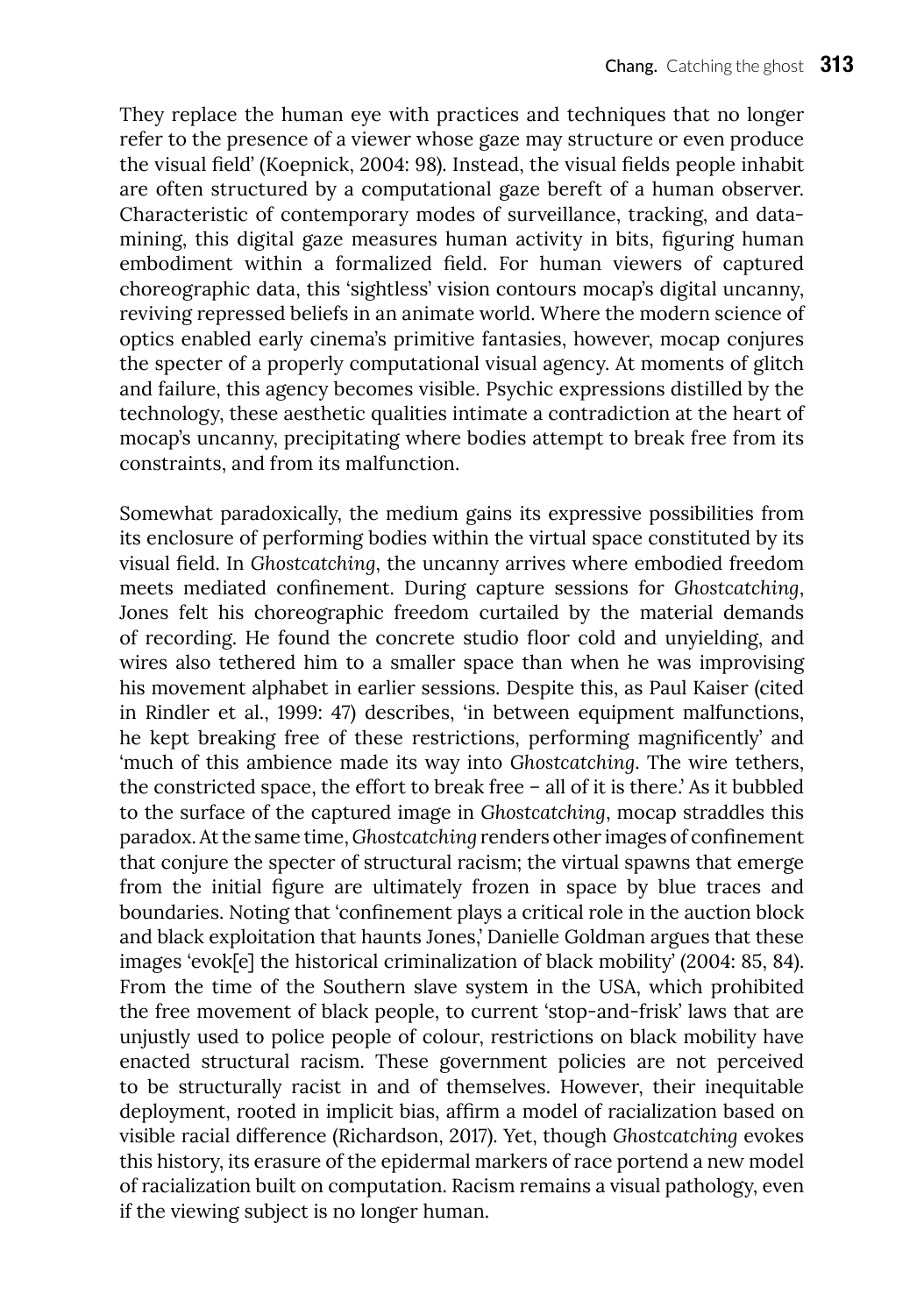A more contemporary virtual dance piece created with mocap rehearses its spatial paradox; in so doing, it manifests the medium's digital optical uncanny for the human viewer. *as.phyx.i.a* (2015) is an experimental film project by Maria Takeuchi and Frederico Phillips that uses motion capture technology to explore human movement in dance. At once defining and confining the dancer, it dramatizes how the medium interpolates the living, dancing, performing body into a digital visual field. The intervening 16 years between *Ghostcatching* and *as.phyx.ia* saw the proliferation of digital devices for personal, corporate and state use. Created with a widely available personal technology, rather than the professional system used to produce *Ghostcatching*, *as.phyx.ia* reflects this tightening of algorithmic processes on daily life. At once defining and confining the dancer, it dramatizes how the medium interpolates the living, dancing, performing body into a digital visual field. *as.phyx.i.a* (2015) is an experimental film project by Maria Takeuchi and Frederico Phillips that uses motion capture technology to explore human movement in dance. The team used two inexpensive Xbox One Kinect sensors to capture the dancer Shiho Tanaka's yearning choreography and then rendered the gestural data inside a near photo-realistic environment. However, the final rendering arrives in stark contrast to the constructed realism of the environment. Tanaka's dancing body, neutered of any identifying features, is a writhing cloud of points and lines that connect these dots all over her body. The contours of her dancing figure flicker as dots on a surface, her organic motion laminated by a shimmering veil of wires, like an ephemeral cloud of data (see Figure 2).

In its depiction of a dancer's yearning but restricted movements, *as.phyx.ia* dramatizes the tension between the 'eloquent choreography that stresses the desire to be expressive without bounds' and the aesthetic markers of the technology that have brought it into being (Takeuchi and Philips, 2015). Here, Tanaka's movement signature as a dancer is legible, yet as the distilled movement animating the piece unfurls, it cannot breach the veneer of flickering points and lines that both define and confine it. So rendered, this data cloud makes visible the optical processes of motion capture; abetted by infrared light, the medium enframes the moving body within its visual field and computationally decomposes it into discrete dynamic data.

Shrouding Tanaka's choreography in a data field, *as.phyx.i.a* performs the Kinect's technical process of motion capture. The Kinect works by using processes known as structured light and machine learning. It projects a predetermined, speckled pattern of infrared light onto the scene, analyzing the data to create a depth map. It employs two techniques of computer vision, depth from focus and depth from stereo, to do so. The depth information gleaned from this map is then used to infer body parts and calculate a skeletal model of any humans using a randomized decision forest. A sophisticated version of a decision tree, this random decision forest classifier sorts each pixel as being either a body part or background. Trained on over a million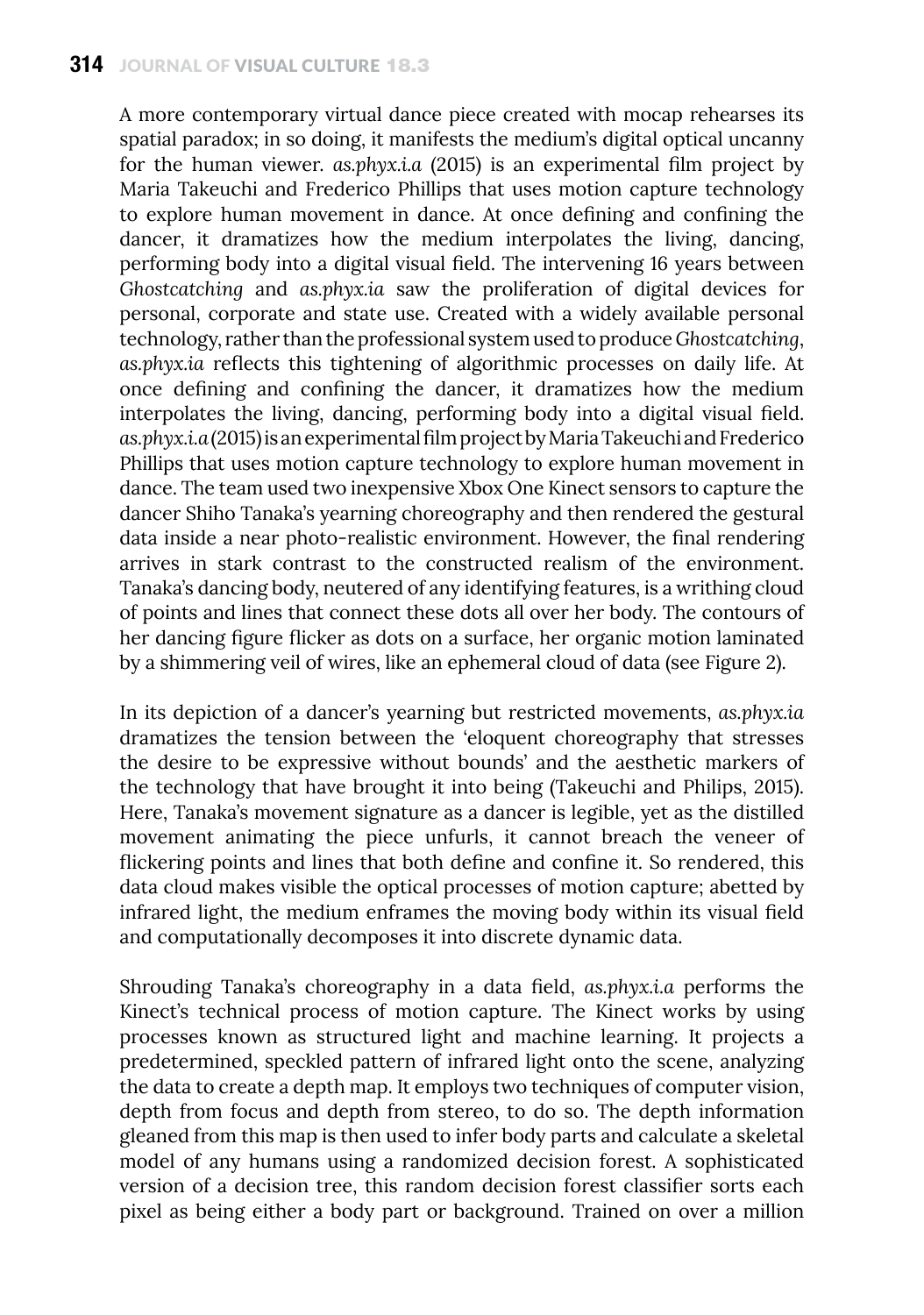

**Figure 2.** as.phyx.i.a depicts Tanaka's body as caught in a viscous web of data from which she cannot escape, despite her dancer's flexibility and reach. Her arms stretch and her back arches, expressing the graceful motility of her figure, but the lines move with her. The lines here both define and confine her movement even as they erase all corporeal markers of identity. Screengrab from as.phyx.i.a (Maria Takeuchi and Frederico Phillips, 2015), Vimeo, <https://vimeo.com/121436114>.

examples of skeletal models, the machine then clusters pixels of body parts together on a frame-by-frame basis. Unlike videogame controllers, which are highly specialized devices, the Kinect is considered a Natural User Interface (NUI) for multimedia (Carmody, 2010). While it can and has served as a gaming interface, since its release in 2010 it has found extraordinary traction in diverse fields, including medicine, fashion and robotics. Its deployments as a creative technology, as in *as.phyx.i.a*, reveal some of the broader cultural and ontological stakes in its use.2

From technics to aesthetics, the Kinect sanctions Tanaka's metamorphosis from dancer to a writhing cloud of data. After the Kinect sensors captured her choreography, this transformation took many steps. As the project site (Takeuchi and Philips, 2015) describes:

Once all the scanned point cloud data was combined, that was then used as the base for the creative development on the piece. A series of iterative studies in styles followed and several techniques and dynamic simulations were then applied using a number of 3D tools for various results.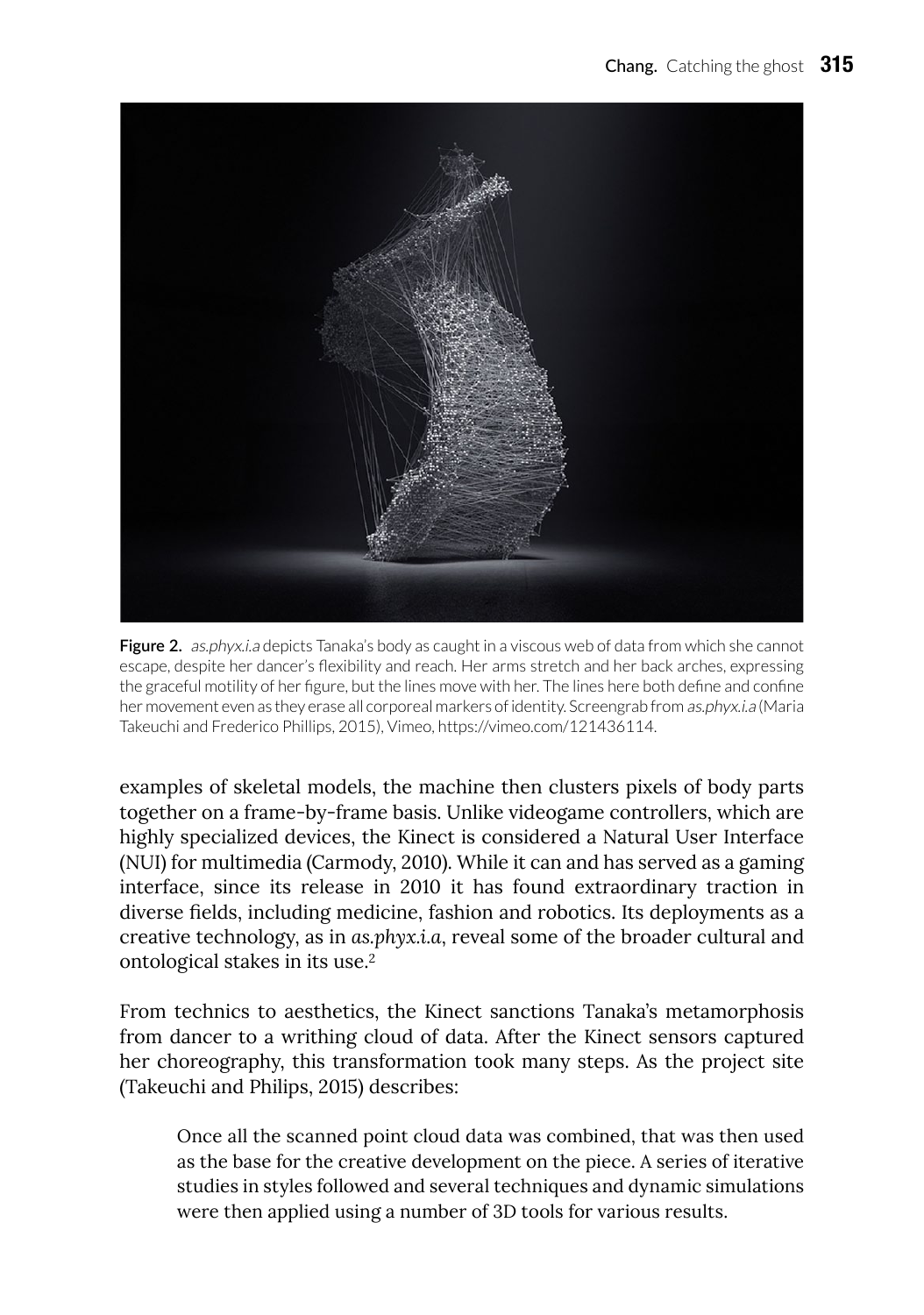Like digital strings wrapping her body, at once defining and confining her movement, these rendering choices merge technics and aesthetics, making visible the infrared field that laces the space through which she moves. Where the technological processes that begat *Ghostcatching* also employed machine vision, the data field deployed by the Kinect far exceeds the number of dots used to capture Jones's choreography. *as.phyx.i.a* performs the atomization of the moving body into data, visually rendering a digital subject. Indeed, while motion capture is most often associated with the cinema, mocap does not reside in the regime of the image. Optical motion capture is 'more about photogrammetry data analysis than visual interpretation, since the actual visual "look" of a captured body might be intended to change once the data is mapped onto the "look" of a digital avatar' (Salazar Sutil, 2015: 204). While electromagnetic motion capture solicits this gestural data differently, it abides by a similar logic, a mathematization of human movement. Through this process, motion capture formalizes human gesture, breaks it down into calculable bits, stores these parts and ultimately recombines them.

As both Jones' and Tanaka's experiences of dancing with mocap show, this field embodies the unnerving animacy of digital optical devices. The uncanny quality of their digital ghosts arrives from the computational processes that observe and quantify their movement. As a recording medium, mocap solicits choreographic data through infrared vision and measurement, an operation different from photography. As Paul Kaiser (Rindler et al., 1999: 108) observed from his experiences using optical motion capture with Bill T Jones's extraordinary choreography in *Ghostcatching*, 'it's true that motioncapture is a process of subtraction, of taking away. The infrared cameras have eyes only for the reflective markers worn by the performing bodies, and not for the bodies themselves.' His language here is telling, as he emphasizes the optical agency of the mocap cameras and the machines interpreting the data. So described, the motion capture system redefines human embodiment as granular data set, legible to the machine if invisible to human eyes. According to Danielle Goldman, this abstraction of the moving body from sweat and skin places *Ghostcatching* within a racialized 'genealogy of [18th and 19th century] automatons and mechanized figures' that fetishized labour without fatigue (2004: 69). Ernst Jentsch (1995 [1906]) theorized such automatons as early harbingers of the uncanny. Their digital reincarnation in mocap's ghost discloses a racialized dimension in the history of the uncanny, embedded in the medium's digital gaze. For Goldman, Jones' performative assertions of his political identity challenges these prior 'mechanized commodifications of the body' (2004: 83). Where *Ghostcatching* emphasized Jones' racial identity through his oral history, however, *as.phyx.ia*'s abstracted subject does not speak. Shiho Tanaka's identity as a Japanese woman is obscured. Extinguishing epidermal markers of race, gender, and labour, *as.phyx.ia* imagines computer vision's digital gaze as totalizing.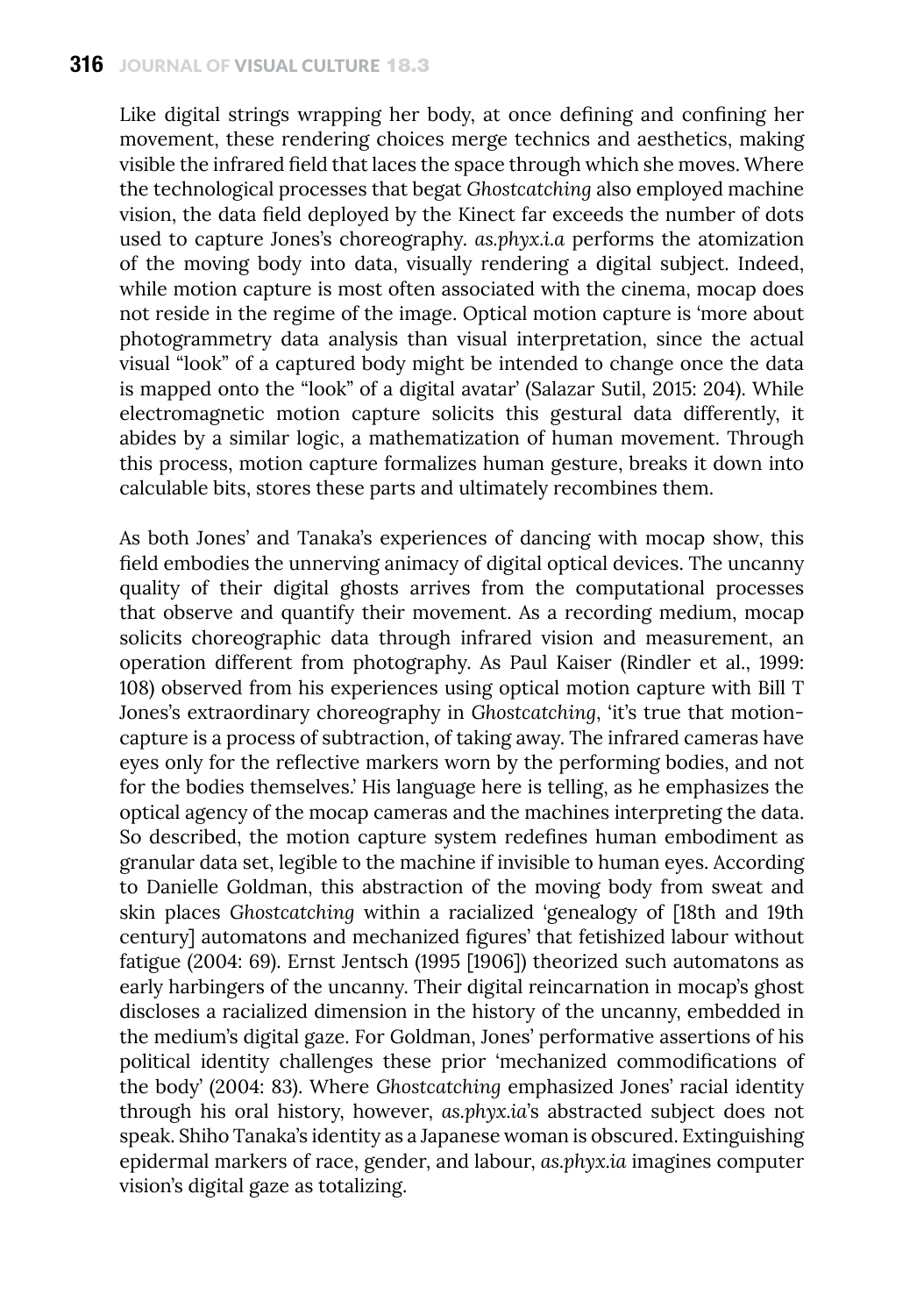Used for mocap, the XBox Kinect paradoxically extends the optical regime begun by earlier systems even as it does away with the corporeal burdens that have dogged these efforts. Unlike Jones during capture sessions for *Ghostcatching*, Tanaka is unencumbered by the technical requirements of the technology, or the spatial dissonance of the studio. Although the Kinect sensors and the computers processing the data were certainly present and visible, the piece was performed and captured in a dance studio, and Tanaka did not have to wear a specialized suit or the reflective markers that have long been associated with mocap. Clad in comfortable dancewear, Tanaka was able to move through the studio with ease and freedom. This physical mobility, however, is in service to a different mediation of space, as she dances in a literal optical field projected by the Kinect. This virtual field blankets her body more thoroughly than the 24 markers stuck to Jones's body yet its span is invisible. In this way, *as.phyx.ia* highlights a contemporary shift towards a model of racialization enacted by computer vision technologies such as facial recognition. While the lack of a human observer might promise objectivity, recent studies (Eubanks, 2018; Noble, 2018; Zuboff, 2019) have shown that supposedly neutral algorithms reproduce the biases of their human programmers. Like the Kinect's infrared visual field, the very deployment of algorithms camouflages the biases that inhere in them. In *Algorithms of Oppression* (2018), Safiya Umoja Noble shows how Google Images reinforces racial stereotypes as a result of search protocols, advertising, and marketing. In Noble's telling, these results 'normaliz<sup>[e]</sup> structural and systemic isolation', with oppressive outcomes for marginalized groups (2018: 10). Like mocap's digital gaze structures Tanaka's field of movement, so too do these invisible algorithms structure the virtual spaces of daily human performance. Registering a paradoxical tension between expressive freedom and mediated confinement, these digital ghosts show how mocap's animating gaze choreographs performing bodies.

### **Uncanny space, distributed perception**

By structuring performance space, mocap's digital gaze choreographs the linked embodiments of original dancer and virtual double. As a medium, motion capture fissures choreographic bodies into dynamic bits by situating them within a quantifying virtual field. Although invisible to the human eye, this virtual field exerts its digital logics over the bodies it cocoons. Exercising its animating force on both real and virtual bodies, mocap blurs the boundaries between original performer and digital ghost. Distributed across real and virtual planes of experience, a performer must navigate more than one dimension. This distributed perception fosters a spatial ambiguity that scaffolds the intersubjectivity of real and virtual performers, and undercuts any sense of a unified self. At the same time, this intersubjectivity underwrites the medium's capacity to animate both human and nonhuman actors. In this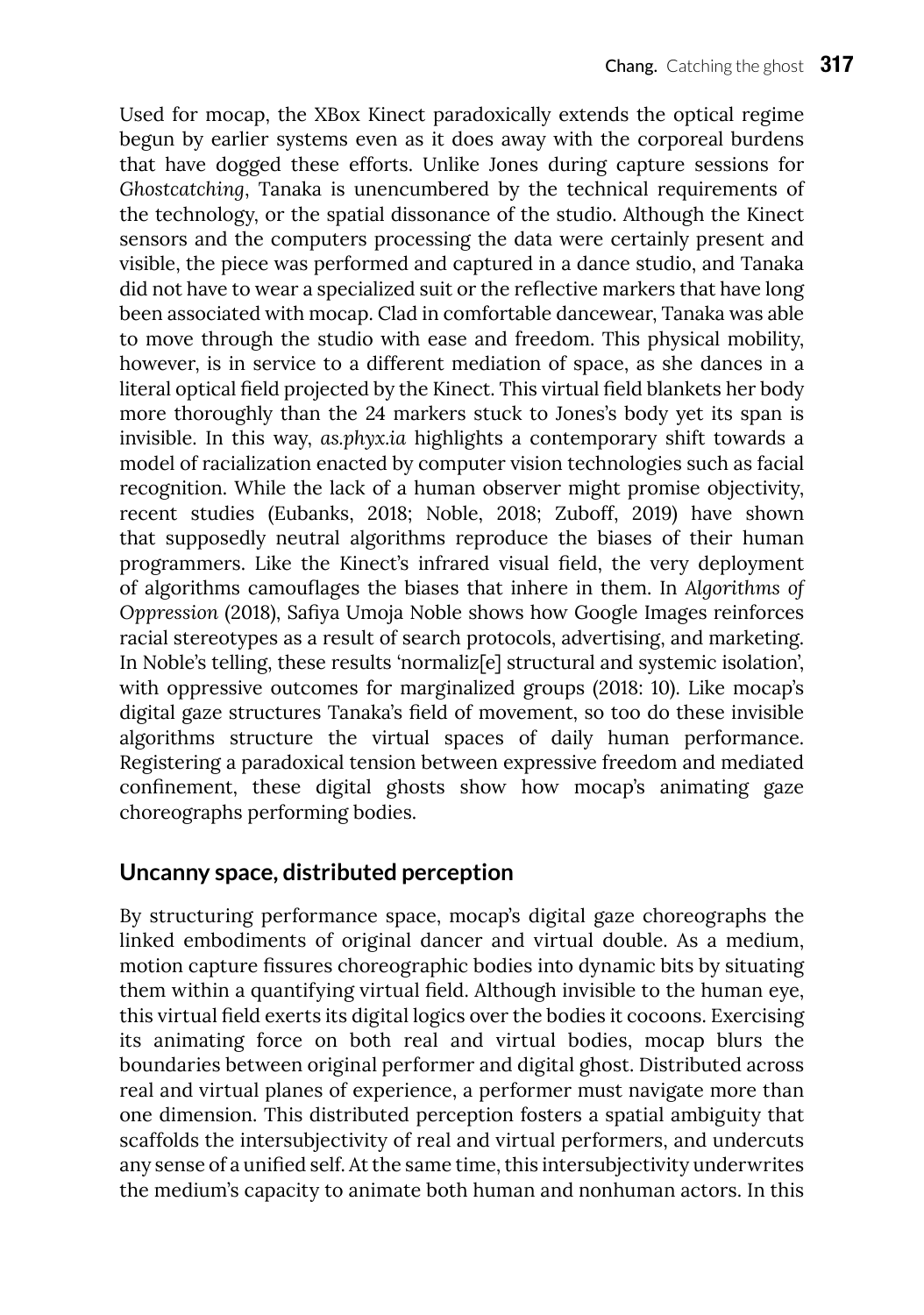way, not only do *Ghostcatching* and *as.phyx.ia* depict the medium's optical agency, but they suggest human movements might not be entirely their own. Reflecting the increasing prevalence of algorithmic forms of vision in daily life, corporate and state governance, their ghosts thus testify to the transformation of the concept of the uncanny within digital culture. Mocap's digital optical uncanny forebodes that computational processes choreograph human movements in ways that place embodied human agency at stake.

In mocap, reframed by some filmmakers and scholars as performance capture or performance animation, performance is the beginning of a collaboration between performer, digital capture technology, and animator. Some have thus emphasized the inadequacy of the moniker motion capture as a label that fails to convey the technical and creative intricacies of the medium. According to Brad DeGraf and Emre Yilmaz (1999: 34), both renowned for their work in using motion capture for computer animation, mocap 'combines the qualities of puppetry, live action, stop motion animation, game intelligence and other forms into an entirely new medium'. They prefer the term 'performance animation', casting motion capture as only the first step, the sampling and recording of data, in a creative process. The other two steps, of that motion being applied to a digital 3D scene representing a character's various body parts in a three-dimensional scene (which can be human, animal or abstract) and the rendering of that scene into a digital image either in real-time or post-production, is where animators can apply their creative palettes. Rather than comparing it with photographic forms of recording, Maureen Furniss (1999) argues that mocap more resembles electronic music recording and production, particularly sampling. Like sample-based music, 'mocap plays great jazz – a jazz of movement, that is' (Salazar Sutil, 2015: 204). So conceived, the fragments of choreographic data parsed by the capture technology become a kind of digital clay, available for remix and transformation. For performers, this transformation begins at the very moment of capture.

Due to its anchoring in live performance, mocap is sometimes known as digital rotoscope, an appellation that signals its ambiguous relationship with reality. The rotoscope is a hybrid animation technology that merges traditional handdrawn animation techniques with motion picture technologies. Rotoscoped bodies are drawn by animators tracing over projected frames of live-action footage. Developed by Ko-Ko the Clown's creators, Max and Dave Fleischer, the technique lends, as Joanna Bouldin (2004: 7) suggests, an 'ontological or phenomenological thickness or presence' from the original body to the animated figure. This 'contagious contact with the original' brings the animated body 'in closer proximity to the real' (p. 13). Via several layers of analogue connection, the gestures of this animated body claim a connection to reality. Certainly, like rotoscoping, mocap negotiates an unstable territory between the real and the virtual. In its uncanny duplication of gesturing bodies, the rotoscope has elicited its own unease from audiences. However, as it navigates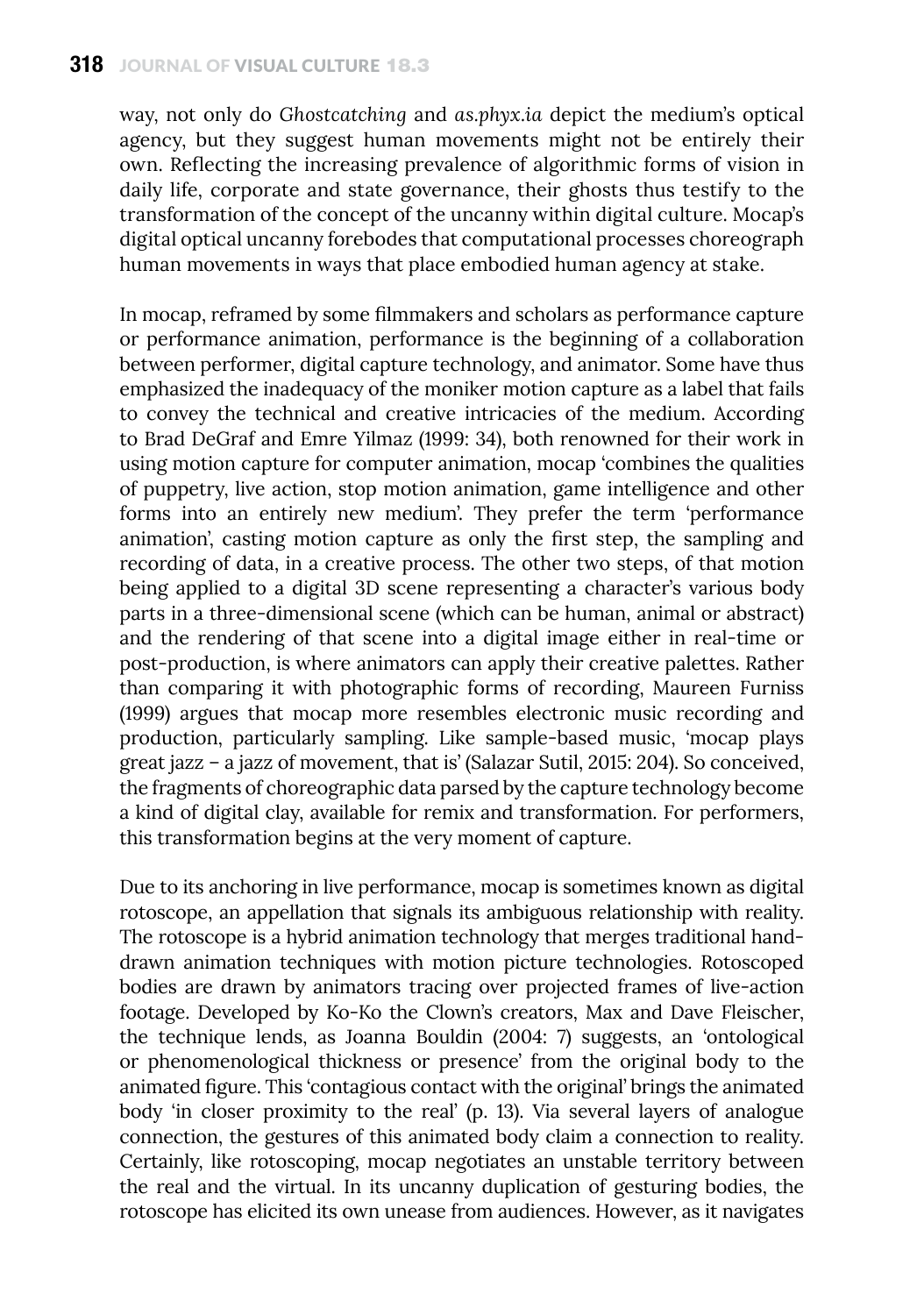both live and virtual planes of gesture, mocap straddles a different form of what Bouldin identifies as the 'ontological ambiguity' of the rotoscoped body. While several layers of mediation intervene between live body and onscreen image, the rotoscope secures its connection to the real via the indexical force of film. At the same time, rotoscoping doubles this indexical imprint through the gestures of the drawing hand. Against this analogue multiplication of live gesture, mocap occupies a different aesthetic regime. Mobilized by quantifying computational processes, the medium affords its ghosts an uncanny motility that both tethers and exceeds their originals. By exercising its material demands on living performers, mocap induces a spatial misperception that shores up their experience of intersubjectivity with their doubles.

Mocap structures new spatial parameters for performers, who may have to navigate unfamiliar studio conditions in parallel with a virtual screenspace. For performers, traversing this multiplanar space fosters a distributed perception that heightens their experience of the uncanny, wherein they are neither here nor there, in their bodies or others. In his experimental research, Matthew Delbridge (2015) has developed a series of training exercises to help performers acclimatize to mocap's peculiar spatial demands. Delbridge draws a distinction between motion capture and performance capture<sup>3</sup> (or PeCap), the latter term referring to the use of motion capture techniques to capture an entire performance in one take. Delbridge's focus on PeCap reflects his focus on how mocap technologies and performance shape each other, and much of his work is concerned with developing the kind of craft, embodied awareness and perceptual acuity possessed by fine actors and other movement artists. Such a regimen, he notes (Delbridge, 2013), is designed to prepare an actor for the 'rigors of performance capture'. One exercise, 'Walking Through', requires the performer to navigate a series of virtual objects existing in screen space while attentive to the physical particularities of the studio. In another, 'The Donut', the performer has to step through the middle of a virtual torus, once again moving through studio space with the screen as a guide. As Delbridge observes, 'these signifiers are immediately endowed with new meaning, based on the performer's activity in the space', such that a physical marker on the floor of the studio, whether tape on the ground or a join in the floor, 'becomes more than its observable presence … and becomes a location on a map'. This spatial straddling has a palpable effect on a performer's perception. After successfully navigating the tasks, the performer remarks that she 'can feel [her] brain working, somehow, in a different way'. This is a multidimensional consciousness, as she goes on to say: 'There's something else, an awareness of something that isn't actually there, that makes your brain work differently. It's an awareness of a different dimension.' Native to digital augmented realities, this multidimensional awareness, or distributed perception, is a symptom of uncanny experience.

For performers, this experience of moving within a virtualized field cultivates a misperception central to notions of the uncanny. In this way, mocap incarnates subjectivity as distributed, and unlocatable within the body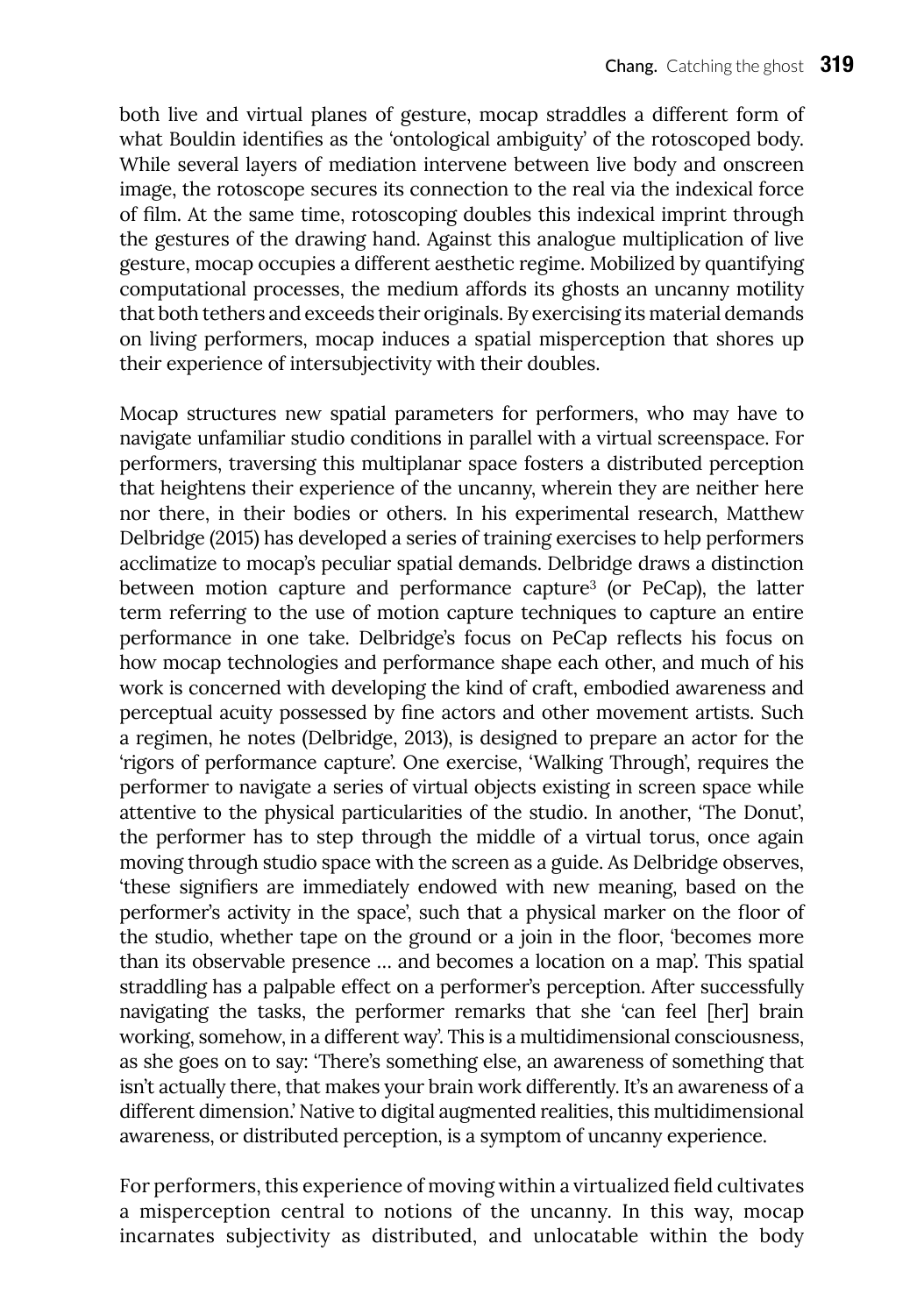itself. In *The Architectural Uncanny* (1992), Anthony Vidler appropriates the concept for the study of architecture, offering the translation 'unhomely' for Freud's *unheimlich*. He applies the concept to two important contemporary spaces, the home and the city, interpreting such buildings as architectural embodiments of the essentially 'unhomely' condition of modern life. In his analysis, the uncanny is, 'in its aesthetic dimension, a representation of a mental state of projection that precisely elides the boundaries of the real and the unreal in order to provoke a disturbing ambiguity, a slippage between waking and dreaming' (p. 11). Vidler's description of this spatial slippage echoes the distributed perception of Delbridge's performers. Provoking a similarly disturbing ambiguity for performers and spectators alike, mocap intimates a deeply digital uncanny: people are not at home in their own bodies, or in the very movements they make. Distributed across real and virtual spaces, mocap performers relinquish proprioceptive possession of their own subjectivities.

Echoing Jones's alienating recognition of his own movement in his digital double, other dancers working with the medium have testified to this uncanny, linked, and distributed embodiment. Susan Kozel (2007) characterizes her experience working with an electromagnetic mocap rig as a duet with a strangely familiar other. In one of these studio experiments, data from 10 capture points on her moving body were each rendered in real time onscreen as a cube such that Kozel 'entered into a duet with a pile of cubes. My movement gave it life but it was more than my movement. The pile of cubes had a spark of autonomy: it was cheeky, it experienced pain, indecision and pathos' (p. 227). Unlike the skintight suit often associated with mocap, Kozel wore a 'tunic-style garment' (p. 226) such that some of the motion markers did not contour exactly to her body, free to swing with the fabric although animated by her movement. This gestural slippage lent the cuboid being a wisp of differentiated agency. At the same time, glitches in the flow of data or animation due to lags in the system imbued her onscreen counterpart with a sense of volition, 'spontaneity and autonomy, with affect and responsivity, with expression and pain' (p. 228). Disrupting the fidelity of the data stream, these glitches highlight the transformative and enlivening materiality of mocap's computational processes. They trigger Kozel's experience of the digital uncanny, as the technical structures and failures of her mocap system refract her own movement back to her as oddly autonomous other. This autonomy is a digital incarnation of automata as 'disobedient machines', whose unruliness, in Scott Bukatman's (2012: 146) telling, 'makes creations into something more than mere machines' and imbues them with agency.

Like the modern optical devices that preceded mocap, Kozel's double conjures the medium's almost supernatural animacy and, with it, unconscious anxieties about the ambiguity of human and machine actors. Further, it erodes her primacy as an agent of movement. As the other half of this uncanny duet,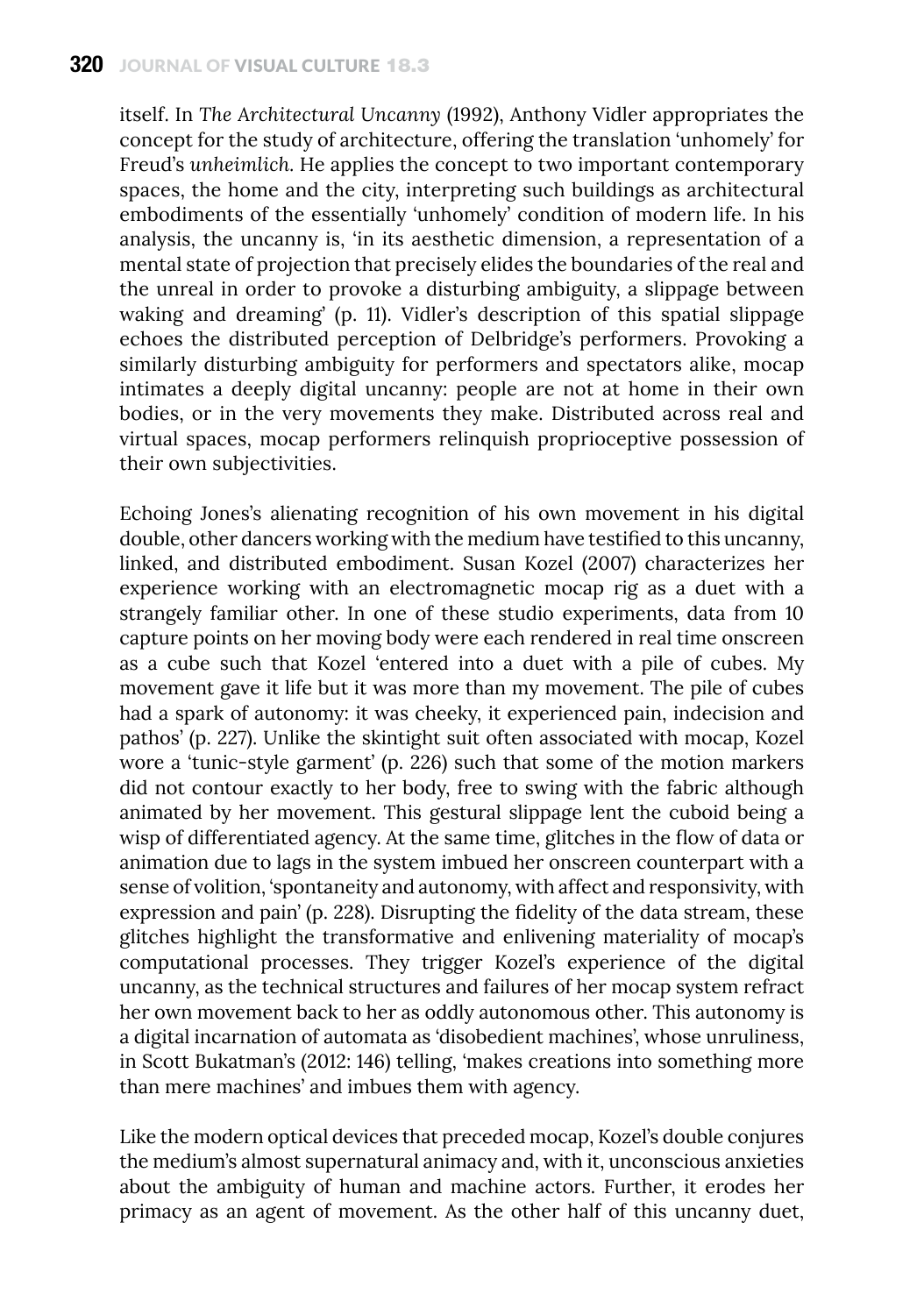Kozel is both here and there, in this body and that one. Swathed in mocap's virtual field, as she animates her virtual other, so too does it animate her. Consequently, this figure rouses an unsettling lack of certitude in her own gestural volition. More than a return of repressed suspicions about an animate world, the digital uncanny portends that people are both subjects and objects of this animation. According to Kriss Ravetto-Biagoli (2016: 2), 'the digital uncanny exemplifies an irresolvable uncertainty as to whether or not those very affects and intensities amount to predesigned responses or programmed gestures triggered by various forms of algorithmically generated media stimulation.' In a world permeated by computational processes, the digital uncanny calls embodied human agency into question. Mocap poses an optical articulation of this fear, manifesting a usurpation of human vision by digital seeing machines. Like Jones, Kozel bears witness to the choreographic excesses in her own ghost. For her, the medium allowed a paradoxical experience of intersubjectivity, a choreographic confrontation with her differentiated self. While Kozel and Jones used different motion capture systems, it is this very moment of spectatorship that stokes fears about the nigh-supernatural agency of computational automatons over human movement. In this way, these virtual performances reveal how mocap conscripts the gaze of the spectator into its own.

#### **Ghosts in the machine: intersubjective vision**

As it dissolves the borders between moving subject and virtual object, so too does mocap enmesh human and machine vision. Mocap's virtual bodies are produced from its material processes of computer vision and datadriven decomposition. Enframing moving bodies within its infrared visual field, mocap instantiates a new virtual body. Signaling the notion of a unified self as a fiction, this virtual body dramatizes the intersubjectivity of living performers and their digital ghosts. For performers, subject to mocap's animating gaze and distributed across real and virtual spaces, uncanny feelings arise from their uncertainty in their own choreographic volition. An intersubjective encounter between mocap's virtual body and the body of the viewer, spectatorship consummates the medium's uncanny gaze. Utilizing aspects of human motion perception that allow people to identify individual motion signatures, the medium conscripts the gaze of the human spectator into its own. Compelling perceptual recognition of a virtual figure who is neither here nor there, mocap hinges on the very operations of human vision. As a technology, mocap works by transforming human perception into misperception; through this visual sleight of hand, the medium's virtual doubles achieve uncanny life. Through the act of spectatorship, the viewer incarnates Brian Rotman's (2008: 8–9) 'para-self', 'a self becoming beside itself, plural, trans-alphabetic, derived from and spread over multiple sites of agency, a self going parallel'. In this way, the medium makes the human gaze complicit in the computational erosion of embodied human agency.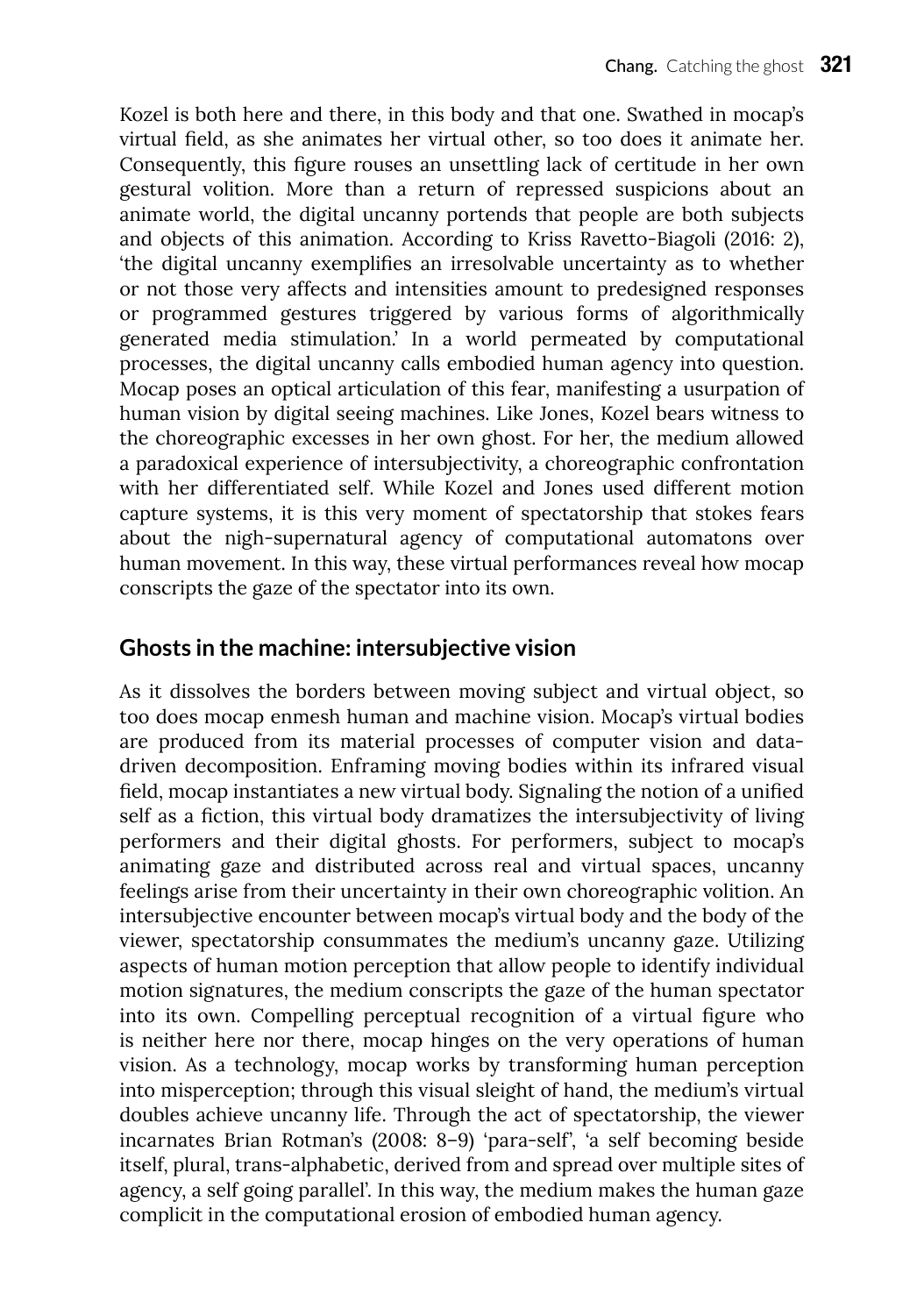Like cinema, the experience of watching a mocap film is an intersubjective encounter between two bodies. Yet, while cinema and mocap are both visual recording technologies, their particular materialities incarnate different modes of spectatorship. Vivian Sobchack (1992) recasts the cinematic experience as one constituted by two lived bodies, the spectator and the film, viewing each other, both subject and object of vision. In the presence of the viewer, cinema becomes a sensing, sensual and sense-making subject, its lived body constituted by the entire apparatus. According to Sobchack:

Insofar as the film is visible as the successful realization of a perceptive act in an intended perceived object, the camera and projector and all other enabling cinematic technology are synaesthetically synopsized as the film's body. Together, co-operatively, they are the film's means of directly having and behaving in a world. (p. 215)

In Sobchack's account, cinema is an encounter between two viewing subjects, manifested by the photographic technology of the medium. While motion capture shares a lineage with cinema, its 'enabling cinematic technology' constitutes its virtual body differently. Instead, its body marshals the technologies of computer vision to recruit the gaze of the spectator. In the experience of watching digital motion capture, then, the lived body of the film is constituted by the entire apparatus, by the digital decomposition of a moving body and its inscription within a quantifying visual field. Its virtual body broadcasts a performer's enframing within its virtual field, and its subsequent production of a 'para-self' for whom the original performer is no longer primary. Mocap's uncanny effects precipitate from this encounter between these two viewing subjects.

Mocap's uncanny qualities emerge from the intersubjective encounter of a viewer with its unique virtual body; it arouses a fear not only that the machine is animate, but that it might be animating us. Seen in and as a data field, the figure in *as.phyx.i.a* embodies a movement-based encounter between sensing subjects, between dancing bodies and seeing machines. In 2009, Microsoft trumpeted their new line of motion-sensing devices for their Xbox videogame console. Alex Kipman (2010), the director of the then code-named 'Project Natal', heralded the Kinect as enabling a new form of intersubjectivity: 'This is much broader than just entertainment. Moving from an old world, where you have to understand technology, to a new world, where technology understands us, is a computer-industry-wide move.' Kipman's euphoric tone emphasizes the optical agency of mocap, even as he elides the powerfully structuring operations of that gaze. *as.phyx.i.a* offers one vision of what that understanding might look like from the machine's perspective. As the name Kinect, a portmanteau of the words 'kinetic' and 'connect', suggests, this intersubjectivity is grounded in movement itself.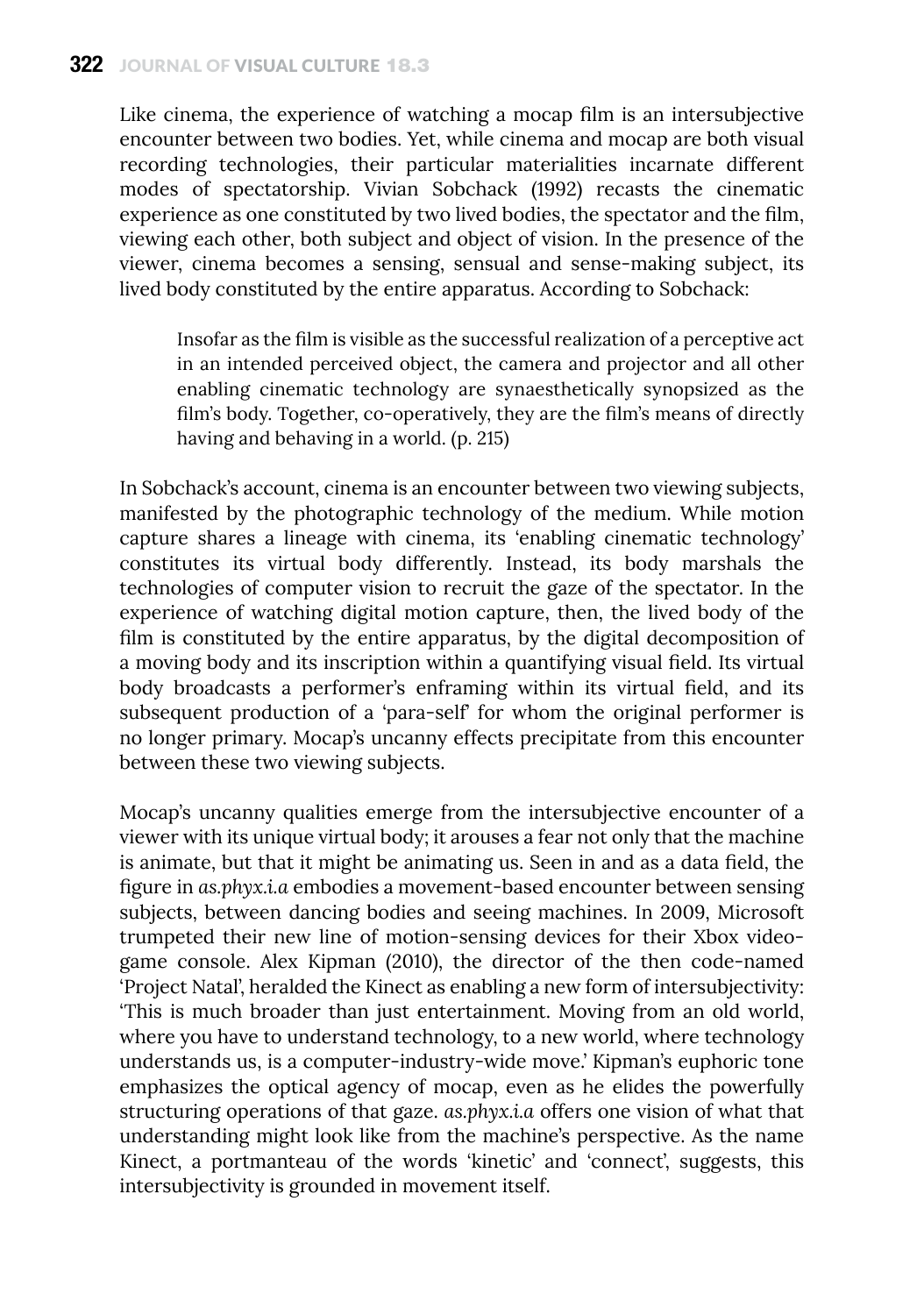Mocap's optical extraction of movement turns on the intersubjective dynamics of vision utilized by the medium. In *Ghostcatching*, the dots taped to the major joints of Jones's dancing body, and that are typical of many optical motion capture rigs,<sup>4</sup> resemble point light walkers. Point light walkers are hypothetical figures from the field of research psychology, specifically in biological motion perception, used to test how much the idiosyncracies of movement can be boiled down in the eyes of an observer. Each point light walker is a set of coordinated moving dots simulating biological motion, each dot corresponding to specific joints of the human body. Studies using these figures have shown that it only takes 15 markers on the 12 major joints of the body, 15 dots digitally sampling human movement and reconstructing it visually onscreen, for a human viewer to identify the gender of the walker (Kozlowski and Cutting, 1977a; Pollick et al., 2005), their own movement onscreen (Prasad and Shiffrar, 2009) or those of their friends (Kozlowski and Cutting, 1977b),<sup>5</sup> like a gestural fingerprint in pure data. In 2002, M Alex O Vasilescu, a researcher in biometric computing and perceptual signatures, developed an algorithm to extract these motion signatures from a group of individual subjects and implement them in the animation of graphical characters, such that a collective corpus of movements could be synthesized into a new subject with never before seen motions in a distinct style. That is to say, movement signatures are constituted, in many ways, by the perceptions of others.

That perceptual recognition is the hinge to uncanny sensations of embodied indeterminacy. Mocap requires the perceptual complicity of its human spectator, fostering a misperception that ultimately animates its virtual bodies. This in turn constructs the experience of intersubjectivity for a spectator as these motion signatures seem to bear the imprint of a gestural soul, an animating ghost. Even in the most abstracted and disembodied renditions of live choreography, a spectator has to make corporeal sense of the data. In *as.phyx.i.a*, as in *Ghostcatching*, viewers recognise themselves in its gestural ghost; in so doing, they verify the virtual as the real. This recognition turns on how mocap's atomizing digital materiality structures spectatorship. By using the innate faculties by which people perceive motion, mocap recruits spectators into the medium's digital perspective, merging human and computer vision. In this way, not only do human spectators recognize the captured movement onscreen as an uncanny atomization of human bodies into para-selves, but the very gaze by which they perceive it. Through their own perceptual frames, mocap compels human viewers to accept and ultimately consummate the veracity of its spectral movement. In this way, it destabilizes the human body as a locus of perception and proprioception. As a medium, then, mocap affirms human collusion with vision machines, as moving and seeing beings.

In *Ghostcatching* and *as.phyx.i.a*, creators have peeled away human skin to peer at these uncanny ghosts of ourselves. In these aesthetic experiments, human bodies are figures rendered in data while, commercially, the skinning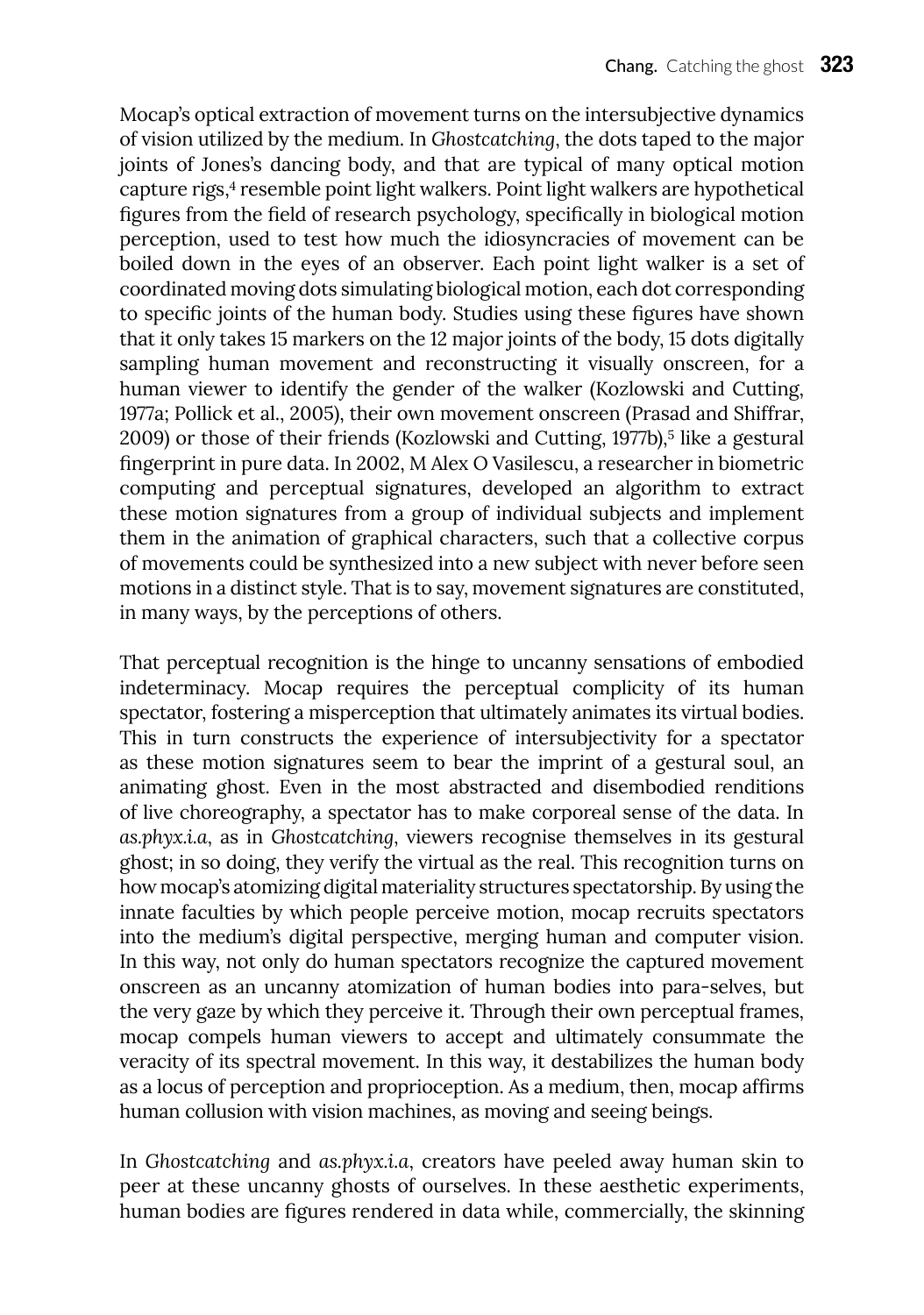of captured motion has often taken the form of aliens and monsters who stir the uncanny. Yet, this uncanny effect strikes deeper than the masks that captured movement wears. Mediating performing bodies and spaces with its quantifying digital gaze, mocap produces a new virtual body, the ephemeral ghosts dancing across *Ghostcatching* and *as.phyx.ia*. Figuring the gestural body within fields of data, these skeletal approximations of movement manifest visually the computational processes that increasingly filter and structure human embodiments. At once specter and spectator, these para-selves mirror the atomization of human subjects into the digital avatars and data bodies that populate digital culture. Similar to early cinema, mocap's digital optical uncanny revives dormant fears in an animate world; more than this, it stokes unconscious anxieties that people may be the objects of a computational agency, not entirely in control of their own embodiment. In a world increasingly permeated by forms of machine vision like facial recognition, digital surveillance and data collection, as well as daily technologies that choreograph users' repertoire of gestures, the uncanny renders human embodiment as indeterminate. At the same time, even as these virtual bodies showcase the dynamic cleaving of moving bodies and digital media, they also appropriate and redefine the parameters of human spectatorship. Incorporating the gaze of the spectator into its own, these virtual bodies compel an understanding of human complicity with digital machines. Replicating the biases of their human coders, algorithms structure countless interactions in the virtual spaces where people live, work, and play. From Google Images searches to facial recognition, these digital processes enact structural racism in their very concealment. Humans move in concert with their visual technologies. An intersubjective encounter between moving bodies and seeing machines, mocap is a collaborative process of creation. Under the aegis of digital production, people rehearse this constitutive process in their performances of interaction with their technologies, whether mundane gestures or virtuosic choreography. By design, these performances may shape digital media as much as they shape their performers. The skin of mocap, clothing these human ghosts, is still in the making.

#### **Notes**

- 1. Part of mocap's risk, critics charge, is its ability to erase or caricature politically charged aspects of identity, such as race and gender. This criticism of mocap's history of political forgetting has followed the medium through avant-garde and commercial contexts.
- 2. The Kinect's commercial success has been a double-edged sword. Microsoft released the Xbox Kinect as a competitor of Sony's Playstation and Nintendo's Wii, and its success has been transformative. As Nicolas Salazar Sutil (2015: 206) notes, 'as a consumer market, Kinect opened up an entirely new market engaged in the consumption of motion.' As an increasingly ubiquitous technology, the Kinect 'can immerse the user within a sphere of movement that is highly commercialized' (p. 207). Yet, this commodification of motion has arrived alongside Microsoft's release of the Kinect's noncommercial software platform. Although they initially resisted early hacks of their platform, the software giant has since savvily appropriated open-source ethics and culture. With the Kinect Software Development Kit, released in 2011, developers can write Kinect apps in a variety of programming languages.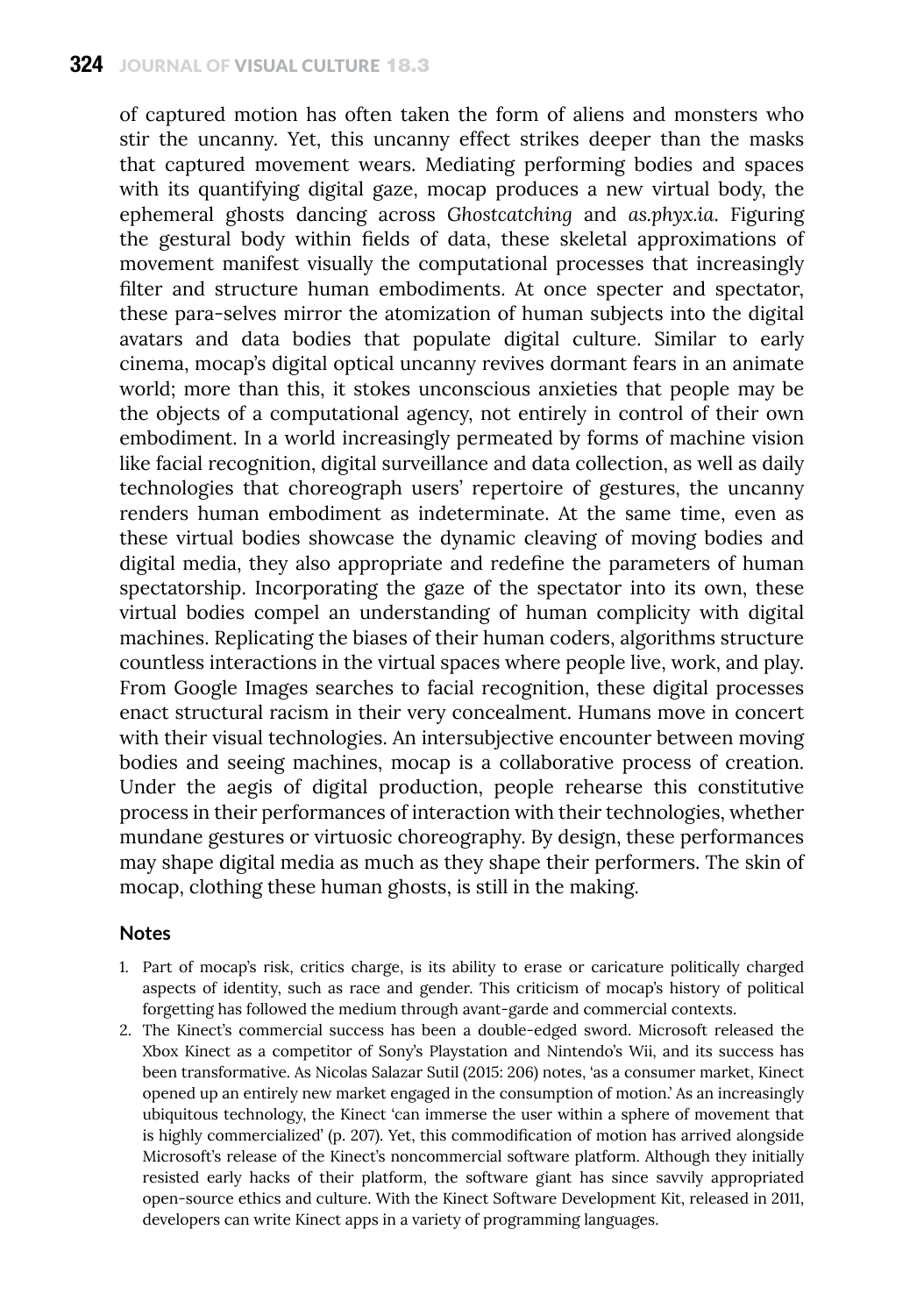- 3. The term performance capture was first used by the director Robert Zemeckis during the filming of *Polar Express* (2004) and is preferred by directors like James Cameron, who famously used the technology in the Hollywood blockbuster *Avatar*, and well-known PeCap performers such as Andy Serkis. As Delbridge (2015) notes, some devotees of animation deride PeCap for the way it diminishes the animator; he instead underscores the vital relationship between animator and performer.
- 4. While motion capture conjures, for many, the image of a performer wearing such dots, this model is used for optical motion capture. Electromagnetic motion capture allows for the capture of full position and orientation in real time. Mechanical motion capture tracks body joint angles directly and such systems are often referred to as exoskeleton motion capture systems.
- 5. The accuracy of these perceptions is contingent on a number of factors, such as the point of view from which these figures are perceived. For a further discussion of viewpoint-dependent recognition performance, see Jokisch et al. (2006).

#### **References**

- *as.phyx.ia* (2015) *Directed by Maria Takeuchi and Frederico Philips*. Available at: vimeo.com/121436114 (accessed 4 February 2016).
- Bloom M (2000) Pygmalionesque delusions and illusions of movement: Animation from Hoffman to Truffaut. *Comparative Literature* 52(4): 291–320.
- Boucher M (2011) Virtual dance and motion-capture. *Contemporary Aesthetics* 9. Available at: http://hdl.handle.net/2027/spo.7523862.0009.011 (accessed 31 May 2019).

Bouldin J (2004) Animation, rotoscoping, and the politics of the body. *Animation Journal* 12: 7–31.

- Bukatman S (2012) *The Poetics of Slumberland: Animated Spirits and the Animating Spirit*. Berkeley: University of California Press.
- Carmody T (2010) How motion detection works in Xbox Kinect. *Wired*, 3 November. Available at <www.wired.com/2010/11/tonights-release-xbox-kinect-how-does-it-work/> (accessed 8 March 2016).
- DeGraf B and Yilmaz E (1999) Puppetology: Science or cult. *Animation World Magazine* 3(11).
- Delbridge M (2013) Preparing the actor for performance capture #1. *Video Journal of Performance*, 4 November. Available at vimeo.com/78516079 (accessed 27 April 2016).
- Delbridge M (2015) *Motion Capture in Performance*. Basingstoke: Palgrave Macmillan.
- Dils A (2002) The ghost in the machine: Merce Cunningham and Bill T. Jones. *Performing Arts Journal* 70: 94–104.
- Eubanks V (2018) *Automating Inequality: How High-Tech Tools Profile, Police, and Punish the Poor*. New York: St Martin's Press.
- Freud S (1955[1919]) The uncanny. In: Strachey J (ed. and trans.) *The Standard Edition of the Complete Psychological Works of Sigmund Freud* XVII. London: The Hogarth Press and the Institute of Psycho-Analysis, 218–252.
- Furniss M (1999) Motion capture. *MIT Communications Forum*. Available at: web.mit.edu/comm -forum/papers/furniss.html (accessed 25 March 2016).
- *Ghostcatching* (1999) Motion capture animation. Directed by Paul Kaiser and Shelley Eshkar. *Choreography by Bill T Jones*. San Francisco, CA: Riverbed Media.
- Goldman D (2003-2004) Ghostcatching: An intersection of labor, technology, and race. *Dance Research Journal* 35(2)–36(1): 68–87.
- Gunning T (2008) Uncanny reflections, modern illusions: Sighting the modern optical uncanny. In: Collins J, et al. (eds) *Uncanny Modernity: Cultural Theories, Modern Anxieties*. Basingstoke: Palgrave Macmillan, 68–90.
- Jentsch E (1995[1906]) On the psychology of the uncanny, trans. Sellars R. *Angelaki* 2(1): 7–16.
- Jokisch D, Daum I and Troje NF (2006) Self-recognition versus recognition of others by biological motion: Viewpoint dependent effects. *Perception* 35: 911–920.
- Jones BT (2002) Dancing and cameras. In: Mitoma J (ed.) *Envisioning Dance on Film and Video*. New York: Routledge, 103–107.